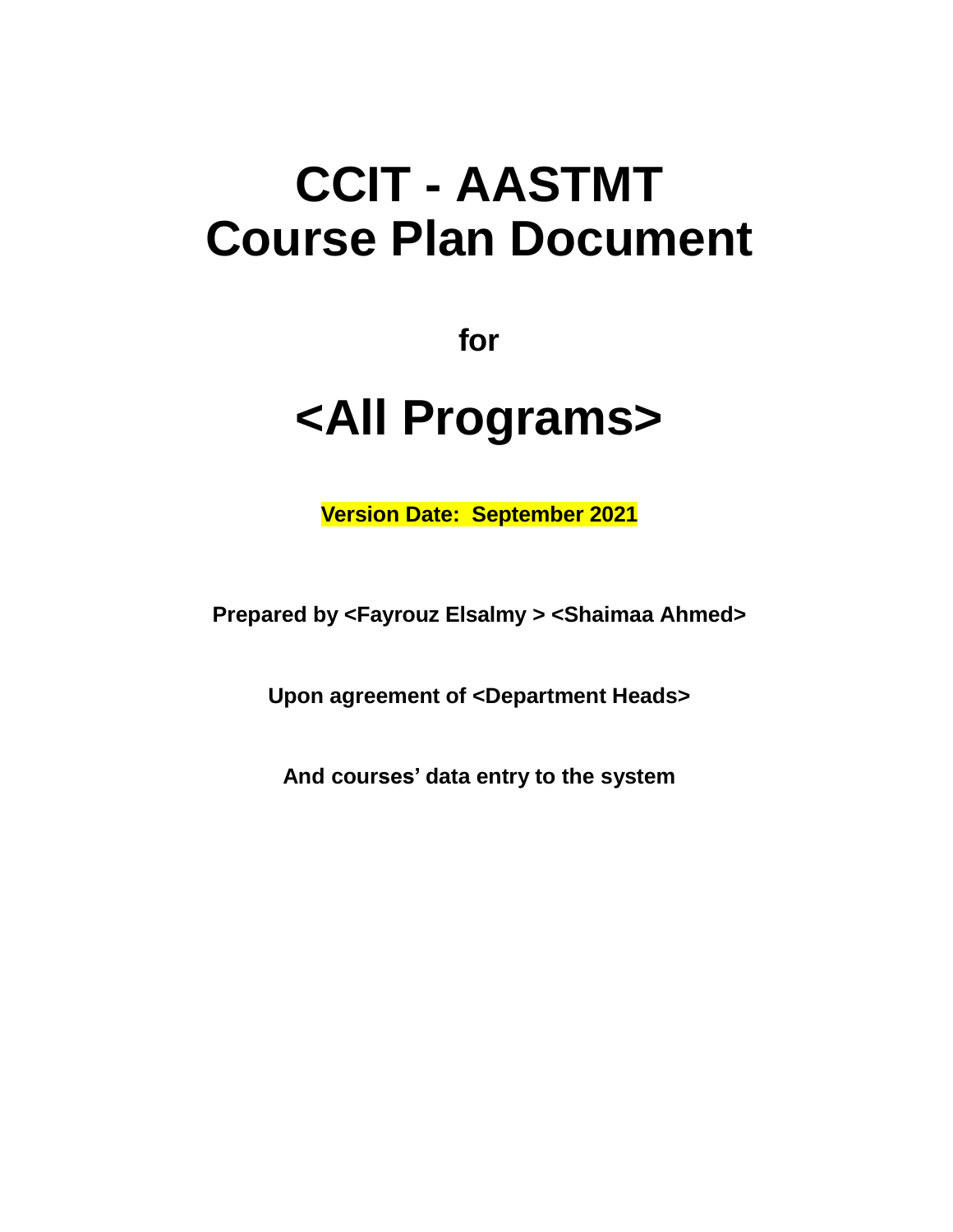### **Course Coding Numbering System**

The course code consists of five alphanumeric digits, AB XYZ depending on the nature of the course.



The **AB** letters : Represent the abbreviations of the subject field.

The **X** digit : Represents the course level or the year at which the course is offered in the plan of study.

The **Y** digit : Represents the course group.

The **Z** digit : Represents the course sequence number within the group.

#### **Abbreviations of Subject Field**

The following abbreviations of subject fields are used in the program detailed structure and Course Description sections of this report; and are listed below:

| AR              | Architecture                      | BA        | <b>Basic and Applied Sciences</b> | CE        | <b>Computer Engineering</b> |
|-----------------|-----------------------------------|-----------|-----------------------------------|-----------|-----------------------------|
| CS <sup>-</sup> | Computer Science                  | <b>GM</b> | Graphics and Multimedia           | <b>IS</b> | <b>Information Systems</b>  |
| LH              | Linguistics and<br>Humanities     | NC        | Non-Computing                     | <b>SE</b> | Software Engineering        |
| EC.             | Electronics and<br>Communications |           |                                   |           |                             |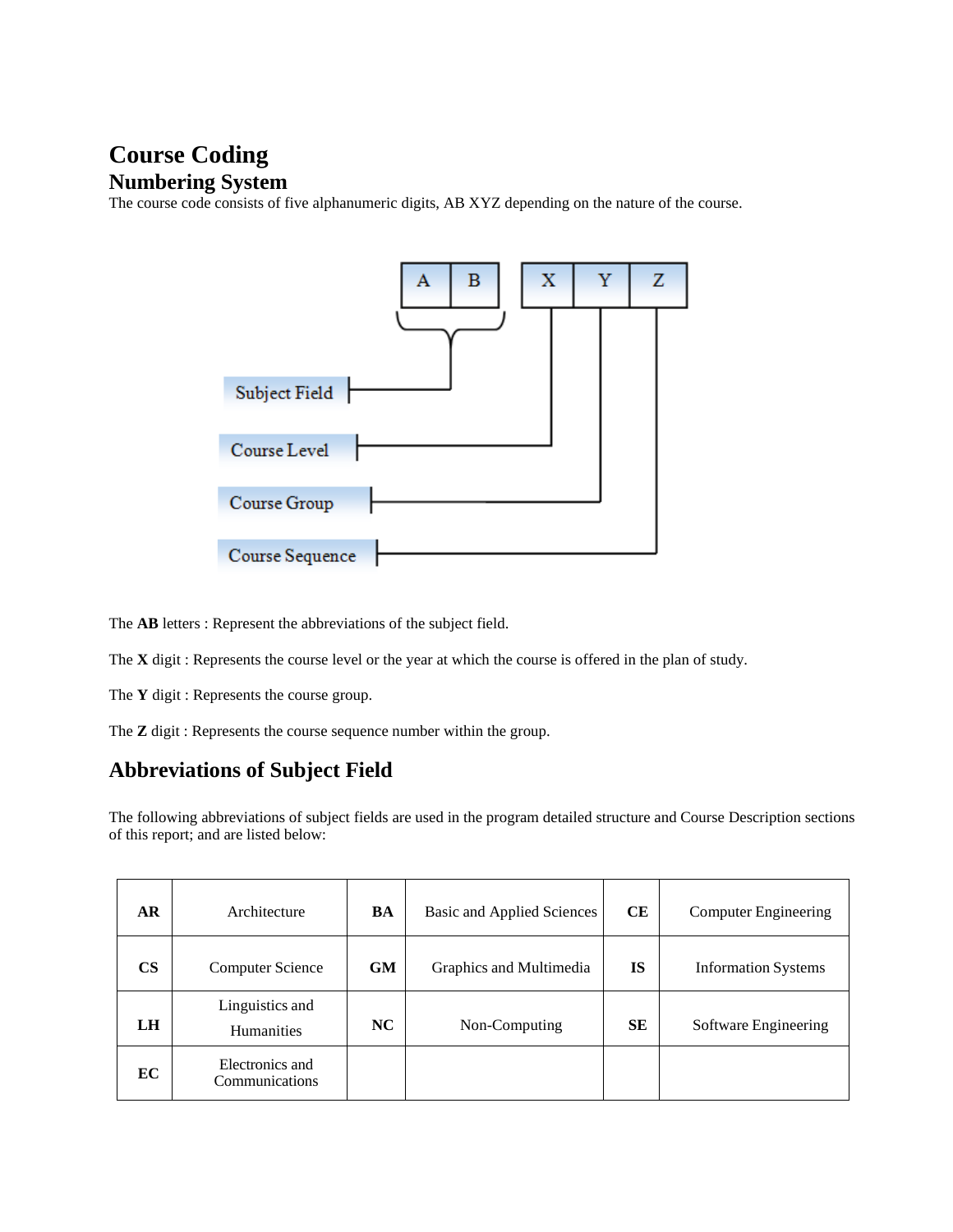### **CS Program Detailed Structure**

| <b>Term I</b> |                                     |                     |              |  |  |
|---------------|-------------------------------------|---------------------|--------------|--|--|
|               | <b>Course</b>                       | <b>Prerequisite</b> |              |  |  |
| Code          | <b>Title</b>                        | Code                | <b>Title</b> |  |  |
| <b>LH135</b>  | English for Specific Purposes I     |                     | None         |  |  |
| <b>BA101</b>  | Calculus I                          |                     | None         |  |  |
| <b>BA113</b>  | Physics                             |                     | None         |  |  |
| <b>NC172</b>  | <b>Fundamentals of Business</b>     |                     | None         |  |  |
| <b>CS111</b>  | Intro. to Computers                 |                     | None         |  |  |
| <b>IS171</b>  | Introduction to Information systems |                     | None         |  |  |
| <b>BA003*</b> | Math 0                              |                     | None         |  |  |

| <b>Term II</b> |                                              |                     |                                 |  |  |
|----------------|----------------------------------------------|---------------------|---------------------------------|--|--|
|                | <b>Course</b>                                | <b>Prerequisite</b> |                                 |  |  |
| Code           | <b>Title</b>                                 | Code                | <b>Title</b>                    |  |  |
| <b>LH136</b>   | English for Specific Purposes II             | <b>LH135</b>        | English for Specific Purposes I |  |  |
| <b>BA102</b>   | Calculus II                                  | <b>BA101</b>        | Calculus I                      |  |  |
| <b>GM311</b>   | <b>Introduction to Multimedia</b>            | <b>CS111</b>        | Intro. to Computers             |  |  |
| <b>EC134</b>   | <b>Fundamentals of Electronics</b>           | <b>BA113</b>        | Physics                         |  |  |
| <b>CS143</b>   | Intro. to Problem Solving and<br>Programming | <b>CS111</b>        | Intro. to Computers             |  |  |
| <b>NC133</b>   | <b>Communication Skills</b>                  | <b>LH135</b>        | English for Specific Purposes I |  |  |

| <b>Term III</b> |                                    |                     |                                              |  |
|-----------------|------------------------------------|---------------------|----------------------------------------------|--|
|                 | <b>Course</b>                      | <b>Prerequisite</b> |                                              |  |
| Code            | <b>Title</b>                       | Code                | <b>Title</b>                                 |  |
| <b>CE216</b>    | Digital Logic Design               | <b>CS111</b>        | Intro. to Computers                          |  |
| <b>CS243</b>    | <b>Object-Oriented Programming</b> | <b>CS143</b>        | Intro. to Problem Solving and<br>Programming |  |
| <b>BA201</b>    | Calculus III                       | <b>BA102</b>        | Calculus II                                  |  |
| <b>CS202</b>    | <b>Discrete Structures</b>         | <b>CS111</b>        | Intro. to Computers                          |  |
| <b>BA203</b>    | Probability and Statistics         | <b>BA102</b>        | Calculus II                                  |  |
| <b>BA216</b>    | <b>Advanced Physics</b>            | <b>BA113</b>        | Physics                                      |  |

**(\*)**: *This course is added for students of science section only*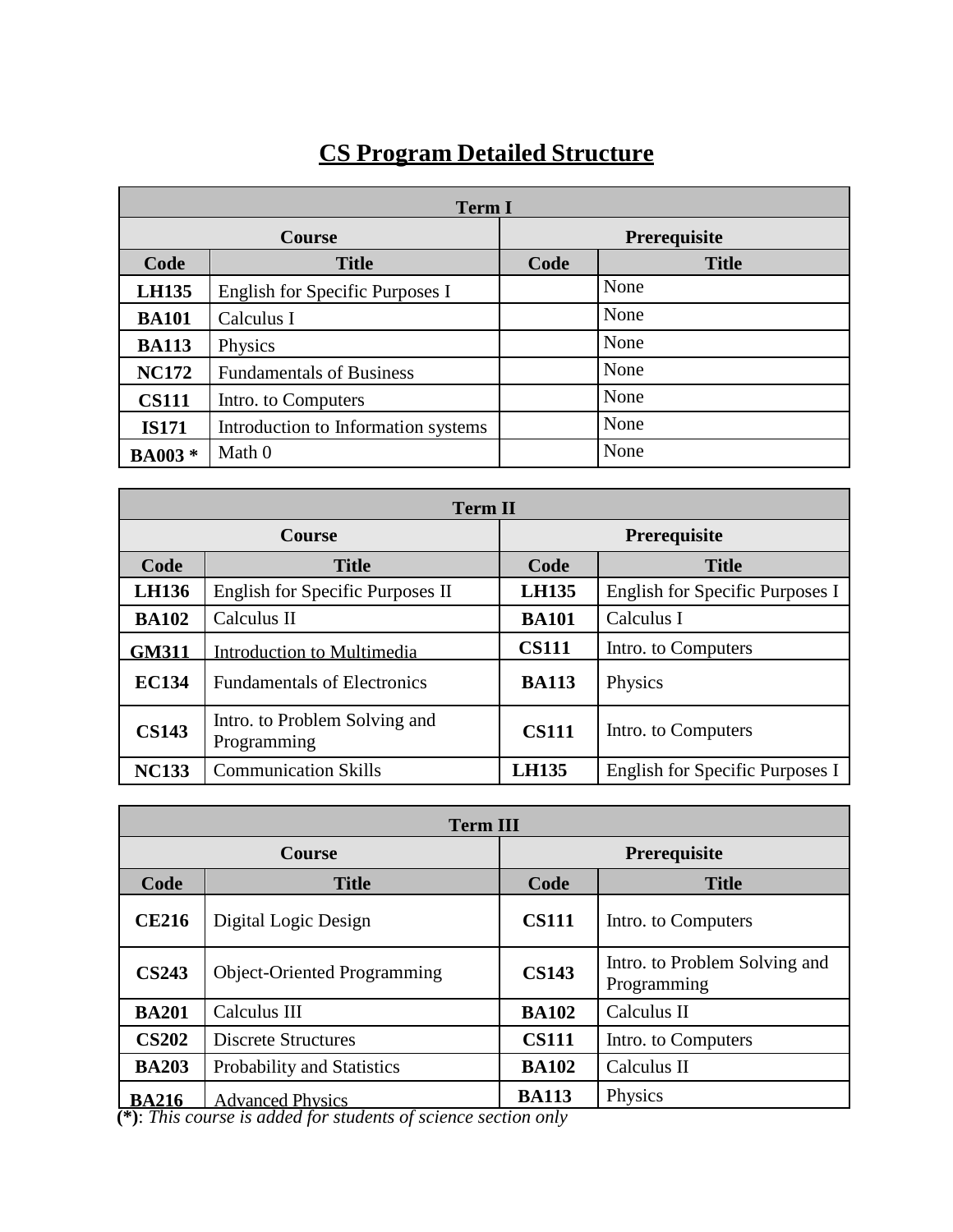| <b>Term IV</b> |                                           |              |                                              |  |
|----------------|-------------------------------------------|--------------|----------------------------------------------|--|
|                | <b>Course</b>                             |              | Prerequisite                                 |  |
| Code           | <b>Title</b>                              | Code         | <b>Title</b>                                 |  |
|                |                                           | <b>CS243</b> | <b>Object-Oriented Programming</b>           |  |
| <b>SE291</b>   | Introduction to Software Engineering      | <b>IS171</b> | Introduction to Information<br>systems       |  |
| <b>CS212</b>   | Data Structures and Algorithms            | <b>CS243</b> | <b>Object-Oriented Programming</b>           |  |
| <b>CE243</b>   | Intro. to Computer Architecture           | <b>CE216</b> | Digital Logic Design                         |  |
| <b>CS244</b>   | <b>Advanced Programming Applications</b>  | <b>CS243</b> | <b>Object-Oriented Programming</b>           |  |
| <b>IS273</b>   | Database systems                          | <b>CS143</b> | Intro. to Problem Solving and<br>Programming |  |
| <b>CE231</b>   | <b>Introduction to Networks</b>           | <b>CS143</b> | Intro. to Problem Solving and<br>Programming |  |
| <b>IT291</b>   | Professional Training in Entrepreneurship |              | None                                         |  |

|              | <b>Term V</b>                                     |                              |                                                                    |  |  |
|--------------|---------------------------------------------------|------------------------------|--------------------------------------------------------------------|--|--|
|              | <b>Course</b>                                     |                              | Prerequisite                                                       |  |  |
| Code         | <b>Title</b>                                      | Code                         | <b>Title</b>                                                       |  |  |
| <b>BA304</b> | Linear Algebra                                    | <b>BA102</b>                 | Calculus II                                                        |  |  |
| <b>CS311</b> | Theory of Computation                             | <b>CS202</b>                 | <b>Discrete Structures</b>                                         |  |  |
| <b>CS321</b> | <b>Systems Programming</b>                        | <b>CS243</b><br><b>CE243</b> | <b>Object-Oriented Programming</b><br>Intro. to Comp. Architecture |  |  |
| <b>CS333</b> | Web Programming                                   | <b>IS273</b>                 | Database Systems                                                   |  |  |
| <b>CS352</b> | <b>Computer Graphics</b>                          | <b>CS212</b>                 | Data Structures & Algorithms                                       |  |  |
| <b>BA301</b> | <b>Advanced Statistics</b>                        | <b>BA203</b>                 | Probability and Statistics                                         |  |  |
| <b>IT321</b> | Professional Training in Programming I<br>(Net 1) |                              | None                                                               |  |  |

| <b>Term VI</b> |                                         |                              |                                                                  |  |
|----------------|-----------------------------------------|------------------------------|------------------------------------------------------------------|--|
|                | <b>Course</b>                           |                              | Prerequisite                                                     |  |
| Code           | <b>Title</b>                            | Code                         | <b>Title</b>                                                     |  |
| <b>CS322</b>   | <b>Operating Systems</b>                | <b>CE243</b><br><b>CS212</b> | Intro. to Comp. Architecture<br>Data Structures & Algorithms     |  |
| <b>CS366</b>   | Introduction to Artificial Intelligence | <b>CS202</b><br><b>CS212</b> | <b>Discrete Structures</b><br>Data Structures & Algorithms       |  |
| <b>CS312</b>   | <b>Computing Algorithms</b>             | <b>CS212</b>                 | Data Structures & Algorithms                                     |  |
| <b>CS301</b>   | <b>Numerical Methods</b>                | <b>BA304</b><br><b>CS143</b> | Linear Algebra<br>Intro. to Problem Solving and<br>Programming   |  |
| <b>CS305</b>   | System Modeling $&$ simulation          | <b>BA203</b><br><b>CS243</b> | Probability and Statistics<br><b>Object-Oriented Programming</b> |  |
|                | <b>Minor Elective</b>                   |                              |                                                                  |  |
|                | Professional Training *                 |                              | None                                                             |  |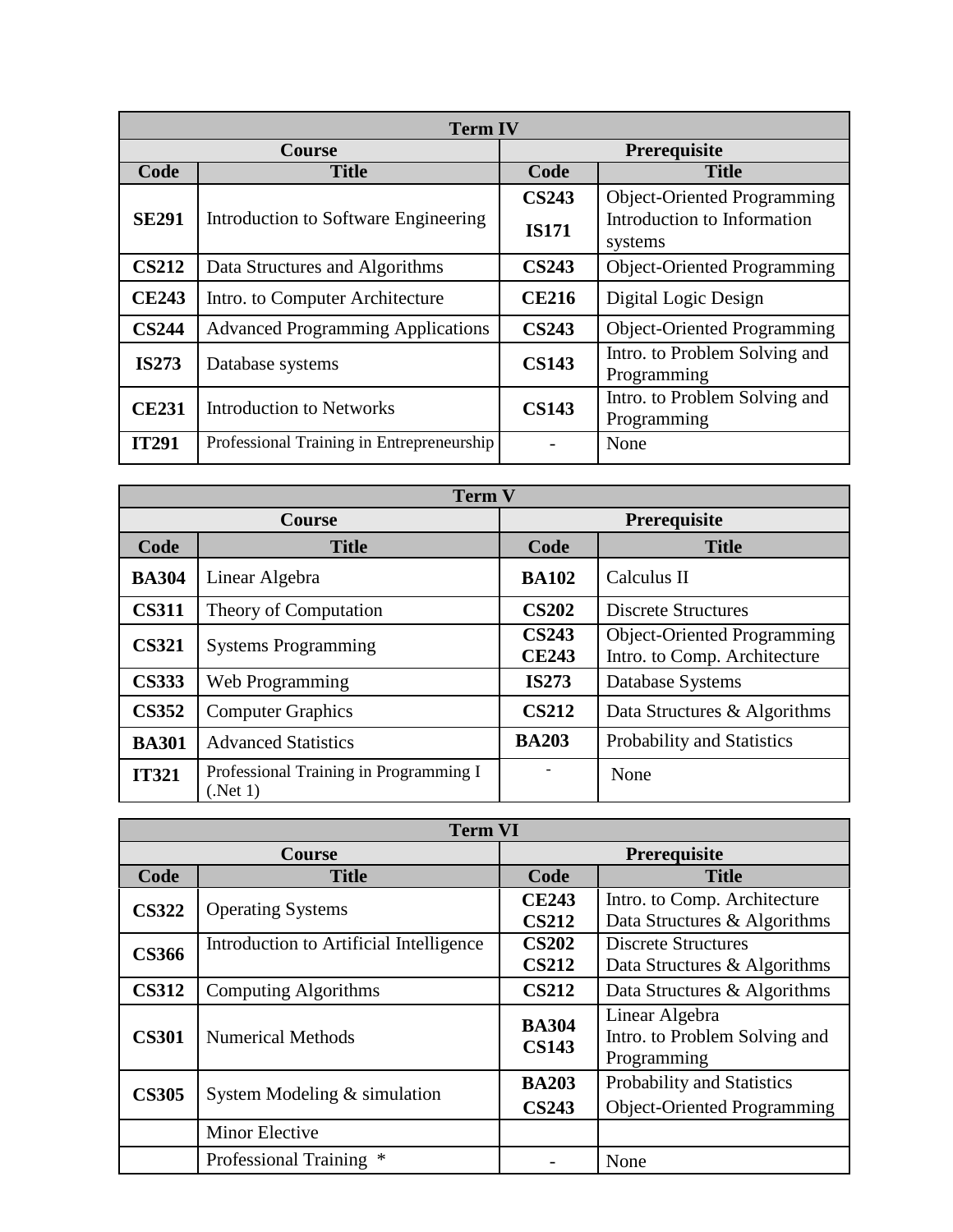| <b>Term VII</b> |                                           |                              |                                                     |  |
|-----------------|-------------------------------------------|------------------------------|-----------------------------------------------------|--|
|                 | <b>Course</b>                             | Prerequisite                 |                                                     |  |
| Code            | <b>Title</b>                              | Code                         | <b>Title</b>                                        |  |
| <b>CS481</b>    | Computers & Society                       |                              | 96 CR or more                                       |  |
| <b>CS445</b>    | <b>Structure of programming Languages</b> | <b>CS311</b><br><b>CS321</b> | Theory of Computation<br><b>Systems Programming</b> |  |
| <b>CS401</b>    | Project I                                 |                              | GPA $> = 2.0$ & 96 CR or more                       |  |
|                 | Major Elective                            |                              |                                                     |  |
|                 | Major Elective                            |                              |                                                     |  |
|                 | <b>Minor Elective</b>                     |                              |                                                     |  |
|                 | Professional Training *                   |                              | None                                                |  |

| <b>Term VIII</b> |                                   |              |                                 |  |
|------------------|-----------------------------------|--------------|---------------------------------|--|
|                  | <b>Course</b>                     | Prerequisite |                                 |  |
| Code             | <b>Title</b>                      | Code         | <b>Title</b>                    |  |
|                  | <b>Computer System Security</b>   | <b>CS322</b> | <b>Operating Systems</b>        |  |
| <b>CS421</b>     |                                   | <b>CE231</b> | <b>Introduction to Networks</b> |  |
| <b>CS451</b>     | Human Computer Interaction        | <b>SE291</b> | Intro. to Software Engineering  |  |
| <b>CS402</b>     | Project II                        | <b>CS401</b> | Project I                       |  |
|                  | Major Elective                    |              |                                 |  |
|                  | Major Elective                    |              |                                 |  |
|                  | <b>Minor Elective</b>             |              |                                 |  |
|                  | <b>Professional Training</b><br>∗ |              | None                            |  |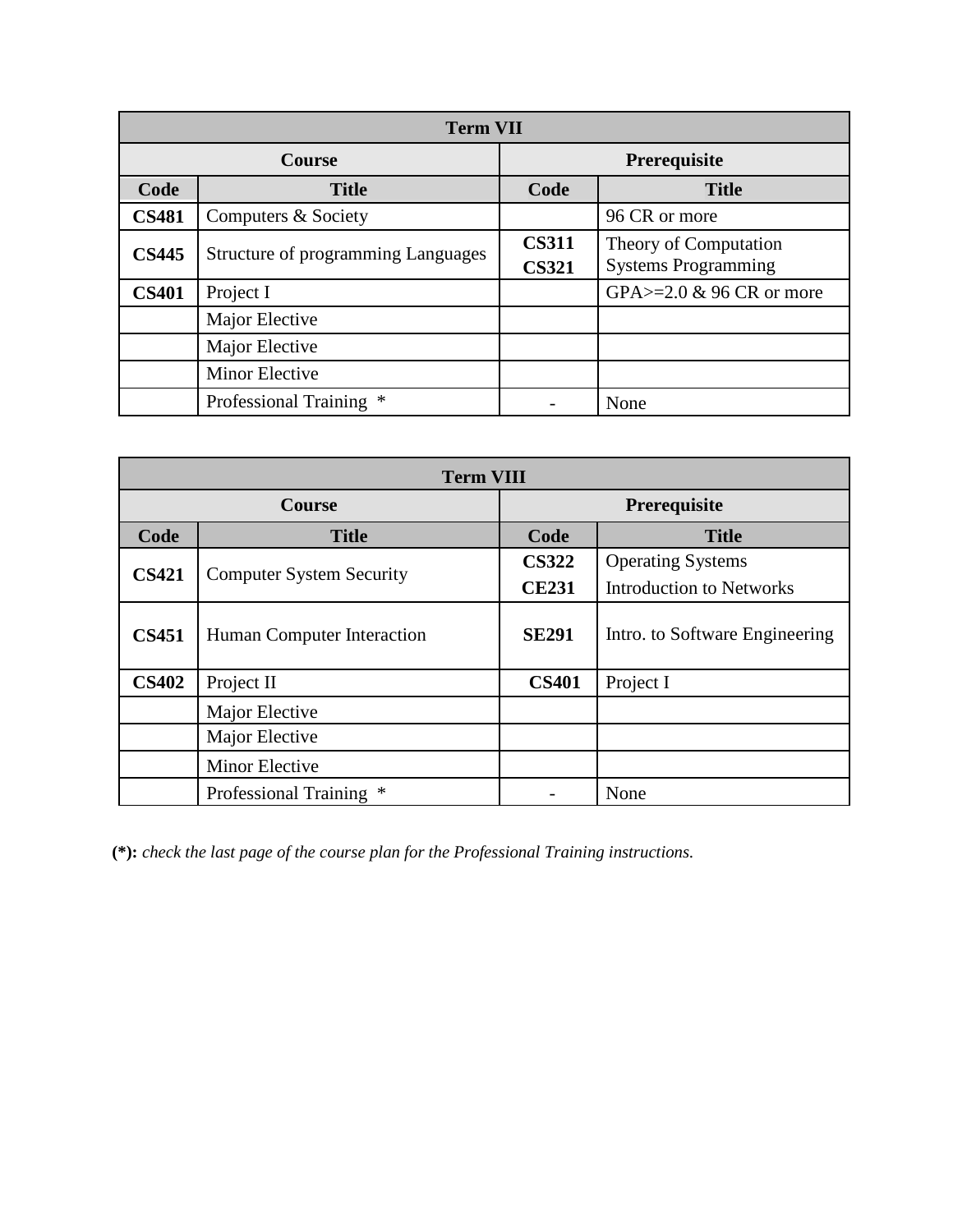## **Computer Science Department**

## **Courses for Major Electives**

|              | <b>Course</b>                           |                              | Prerequisite                                   |
|--------------|-----------------------------------------|------------------------------|------------------------------------------------|
| Code         | <b>Title</b>                            | Code                         | <b>Title</b>                                   |
| <b>CS461</b> | Software Agents                         | <b>CS366</b>                 | Introduction to Artificial Intelligence.       |
| <b>CS425</b> | Distributed Systems                     | <b>CS322</b>                 | <b>Operating Systems</b>                       |
| <b>CS403</b> | Optimization techniques                 | <b>CS301</b>                 | <b>Numerical Methods</b>                       |
| <b>CS432</b> | Network Protocols & Programming         | <b>CE231</b>                 | <b>Introduction to Networks</b>                |
|              |                                         | <b>CS244</b>                 | <b>Advanced Programming Applications</b>       |
| <b>CS441</b> | Compilers                               | <b>CS321</b>                 | <b>Systems Programming</b>                     |
|              |                                         | <b>CS445</b><br><b>CE243</b> | <b>Structure of programming Languages</b>      |
| <b>CS427</b> | <b>Embedded Systems Programming</b>     | <b>CS143</b>                 | Intro. to Computer Architecture                |
|              |                                         |                              | Intro. to Problem Solving and Programming      |
| <b>CS453</b> | <b>Virtual Environments</b>             | <b>CS352</b>                 | <b>Computer Graphics</b>                       |
| <b>CS454</b> | Multimedia Acquisition &                | <b>CS244</b>                 | <b>Advanced Programming Applications</b>       |
|              | Communications                          | <b>CE231</b>                 | <b>Introduction to Networks</b>                |
| <b>CS464</b> | <b>Soft Computing</b>                   | <b>CS366</b>                 | Introduction to Artificial Intelligence.       |
|              | <b>Robotics Applications</b>            | <b>CS366</b>                 | Introduction to Artificial Intelligence        |
| <b>CS469</b> |                                         | <b>CE243</b>                 | Intro. to Computer Architecture                |
|              | <b>Game Programming</b>                 | <b>CS243</b>                 | <b>Object-oriented Programming</b>             |
| <b>CS443</b> |                                         | <b>CS352</b>                 | <b>Computer Graphics</b>                       |
| <b>SE391</b> | Project Management                      | <b>SE291</b>                 | Introduction to Software Engineering           |
| <b>CS468</b> | <b>Advanced Artificial intelligence</b> | <b>CS366</b>                 | Introduction to Artificial Intelligence        |
|              |                                         | <b>CS212</b>                 | Data Structures & Algorithms                   |
|              | <b>CS475</b>   Information Retrieval    | <b>BA304</b>                 | Linear Algebra                                 |
| <b>CS455</b> | <b>Digital Image Processing</b>         | <b>CS212</b><br><b>BA201</b> | Data Structures and Algorithms<br>Calculus III |
| <b>CS449</b> | <b>Functional Programming</b>           | <b>CS445</b>                 | <b>Structure of programming Languages</b>      |
| <b>CS428</b> | <b>Cloud Computing</b>                  | <b>CS322</b>                 | <b>Operating Systems</b>                       |
|              |                                         | <b>CE231</b>                 | <b>Introduction to Networks</b>                |
| <b>CS411</b> | Data Compression                        | <b>CS212</b>                 | Data Structures and Algorithms                 |
|              |                                         | <b>BA201</b>                 | Calculus III                                   |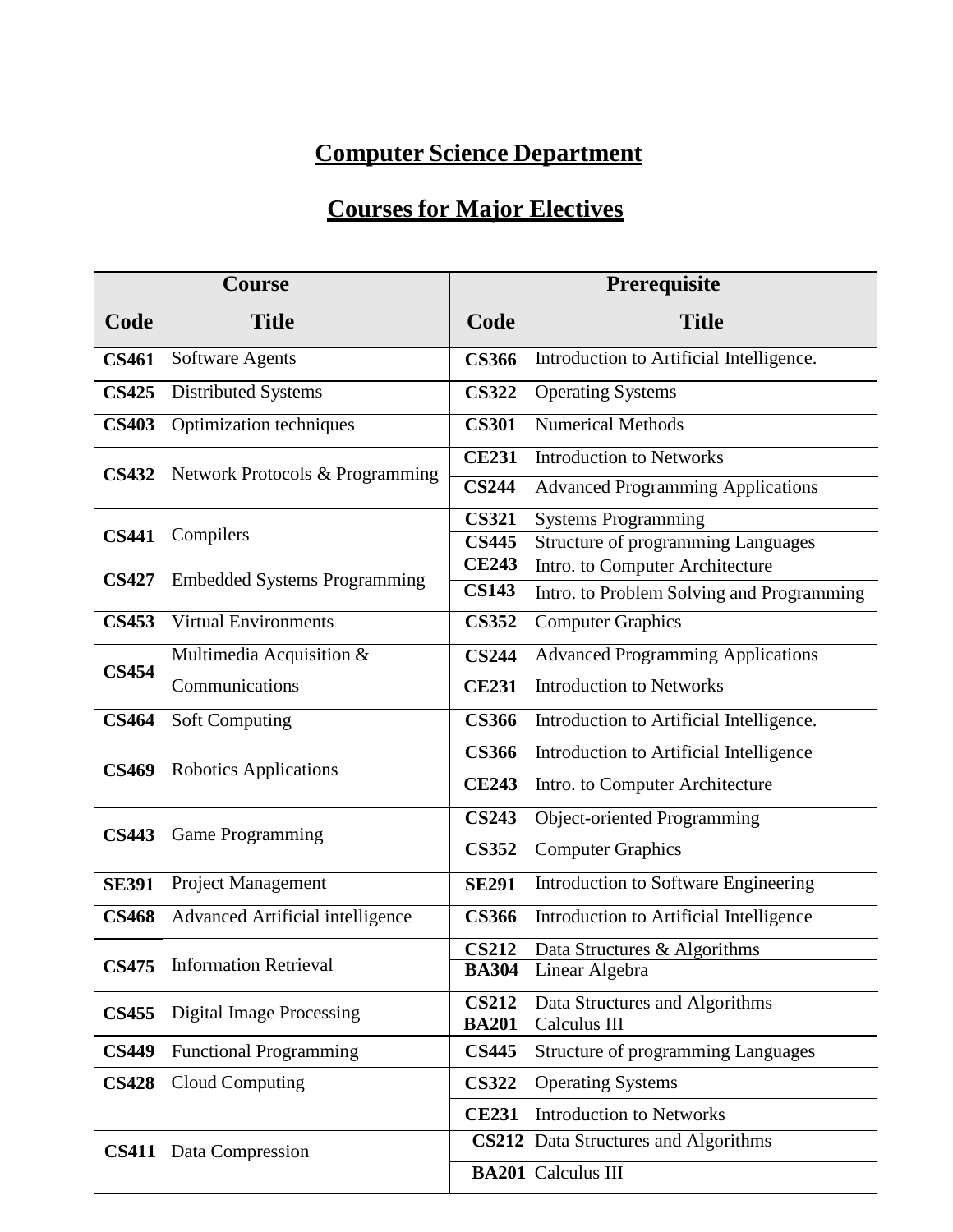## **IS Program Detailed Structure**

| <b>Term I</b>  |                                     |                     |              |  |
|----------------|-------------------------------------|---------------------|--------------|--|
|                | <b>Course</b>                       | <b>Prerequisite</b> |              |  |
| Code           | <b>Title</b>                        | Code                | <b>Title</b> |  |
| <b>LH135</b>   | English For Specific Purposes I     |                     | None         |  |
| <b>BA101</b>   | Calculus I                          |                     | None         |  |
| <b>BA113</b>   | Physics                             |                     | None         |  |
| <b>NC172</b>   | <b>Fundamentals of Business</b>     |                     | None         |  |
| <b>CS111</b>   | Introduction to Computers           |                     | None         |  |
| <b>IS171</b>   | Introduction to Information systems |                     | None         |  |
| <b>BA003</b> * | Math 0                              |                     | None         |  |

| <b>Term II</b> |                                                    |                     |                                 |  |
|----------------|----------------------------------------------------|---------------------|---------------------------------|--|
|                | <b>Course</b>                                      | <b>Prerequisite</b> |                                 |  |
| Code           | <b>Title</b>                                       | Code                | <b>Title</b>                    |  |
| <b>LH136</b>   | English For Specific Purposes II                   | <b>LH135</b>        | English For Specific Purposes I |  |
| <b>BA102</b>   | Calculus II                                        | <b>BA101</b>        | Calculus I                      |  |
| <b>GM311</b>   | Introduction to Multimedia                         | <b>CS111</b>        | Intro. to Computers             |  |
| <b>EC134</b>   | <b>Fundamentals of Electronics</b>                 | <b>BA113</b>        | Physics                         |  |
| <b>CS143</b>   | Introduction to Problem Solving and<br>Programming | <b>CS111</b>        | Introduction to Computers       |  |
| <b>NC133</b>   | <b>Communication Skills</b>                        | <b>LH135</b>        | English For Specific Purposes I |  |

| <b>Term III</b> |                                    |              |                                                           |
|-----------------|------------------------------------|--------------|-----------------------------------------------------------|
|                 | <b>Course</b>                      | Prerequisite |                                                           |
| Code            | <b>Title</b>                       | Code         | <b>Title</b>                                              |
| <b>CE216</b>    | Digital Logic Design               | <b>CS111</b> | Intro. to Computers                                       |
| <b>CS243</b>    | <b>Object-Oriented Programming</b> | <b>CS143</b> | <b>Introduction to Problem</b><br>Solving and Programming |
| <b>BA201</b>    | Calculus III                       | <b>BA102</b> | Calculus II                                               |
| <b>CS202</b>    | <b>Discrete Structures</b>         | <b>CS111</b> | Introduction to Computers                                 |
| <b>BA203</b>    | Probability and Statistics         | <b>BA102</b> | Calculus II                                               |
| <b>BA216</b>    | <b>Advanced Physics</b>            | <b>BA113</b> | Physics                                                   |

**(\*)**: *This course is added to term I students of science section.*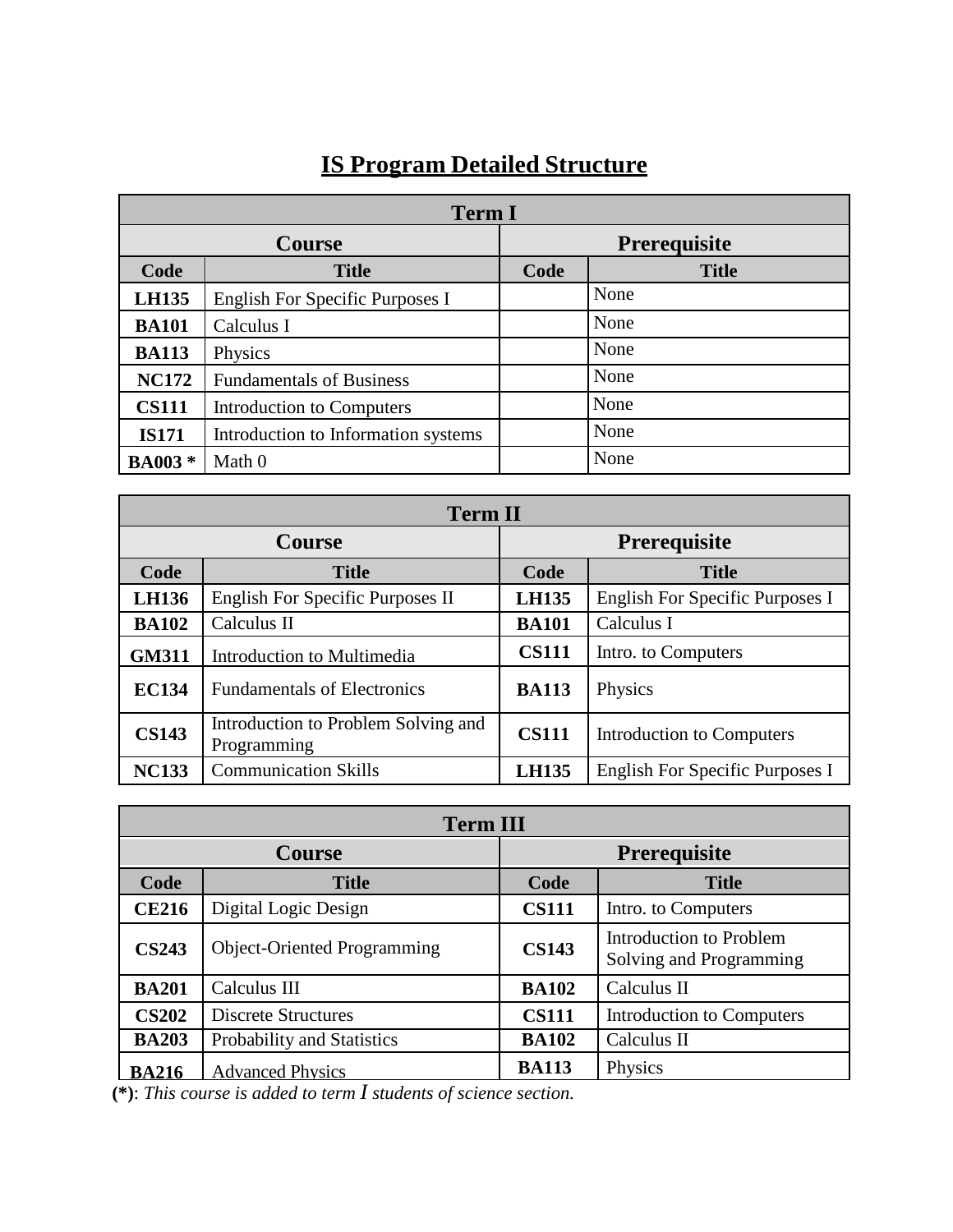| <b>Term IV</b> |                                           |                              |                                                                     |
|----------------|-------------------------------------------|------------------------------|---------------------------------------------------------------------|
|                | <b>Course</b>                             | <b>Course</b>                |                                                                     |
| Code           | <b>Title</b>                              | Code                         | <b>Title</b>                                                        |
| <b>SE291</b>   | Introduction to Software Engineering      | <b>CS243</b><br><b>IS171</b> | <b>Object-Oriented Programming</b><br>Intro. to Information systems |
| <b>CS212</b>   | Data Structures and Algorithms            | <b>CS243</b>                 | <b>Object-Oriented Programming</b>                                  |
| <b>IS273</b>   | Database Systems                          | <b>CS143</b>                 | Intro. to Problem Solving and<br>Programming                        |
| <b>CS244</b>   | <b>Advanced Programming Applications</b>  | <b>CS243</b>                 | <b>Object-Oriented Programming</b>                                  |
| <b>CE243</b>   | Intro. to Computer Architecture           | <b>CE216</b>                 | Digital Logic Design                                                |
| <b>CE231</b>   | <b>Introduction to Networks</b>           | <b>CS143</b>                 | Intro. to Problem Solving and<br>Programming                        |
| <b>IT291</b>   | Professional Training in Entrepreneurship |                              | None                                                                |

| <b>Term V</b> |                                                       |                              |                                                                     |
|---------------|-------------------------------------------------------|------------------------------|---------------------------------------------------------------------|
|               | <b>Course</b>                                         | <b>Prerequisite</b>          |                                                                     |
| Code          | <b>Title</b>                                          | Code                         | <b>Title</b>                                                        |
| <b>IS372</b>  | Information Systems Theory &<br>Practice              | <b>IS171</b>                 | Intro. to Information Systems                                       |
| <b>CS333</b>  | Web Programming                                       | <b>IS273</b>                 | Database Systems                                                    |
| <b>NC283</b>  | Introduction to Accounting                            |                              | None                                                                |
| <b>SE391</b>  | <b>Project Management</b>                             | <b>SE291</b>                 | Intro. to Software Engineering                                      |
| <b>IS391</b>  | Systems Analysis & Design                             | <b>IS171</b><br><b>CS243</b> | Intro. to Information Systems<br><b>Object-Oriented Programming</b> |
| <b>NC252</b>  | Principles of Marketing                               |                              | None                                                                |
| <b>IT321</b>  | Professional Training in Programming I<br>$($ .Net 1) |                              | None                                                                |

| <b>Term VI</b> |                                         |                     |                                 |
|----------------|-----------------------------------------|---------------------|---------------------------------|
|                | <b>Course</b>                           | <b>Prerequisite</b> |                                 |
| Code           | <b>Title</b>                            | Code                | <b>Title</b>                    |
|                |                                         | <b>CE243</b>        | Intro. to Computer Architecture |
| <b>CS322</b>   | <b>Operating Systems</b>                | <b>CS212</b>        | Data Structures & Algorithms    |
|                | Introduction to Artificial Intelligence | <b>CS202</b>        | <b>Discrete Structures</b>      |
| <b>CS366</b>   |                                         | <b>CS212</b>        | Data Structures & Algorithms    |
| <b>NC275</b>   | <b>Global Business</b>                  |                     | None                            |
| <b>IS371</b>   | <b>E-business Fundamentals</b>          | <b>IS171</b>        | Intro. to Information Systems   |
| <b>IS374</b>   | <b>Advanced Database Systems</b>        | <b>IS273</b>        | Database Systems                |
|                | <b>Minor Elective</b>                   |                     |                                 |
|                | Professional Training *                 |                     | None                            |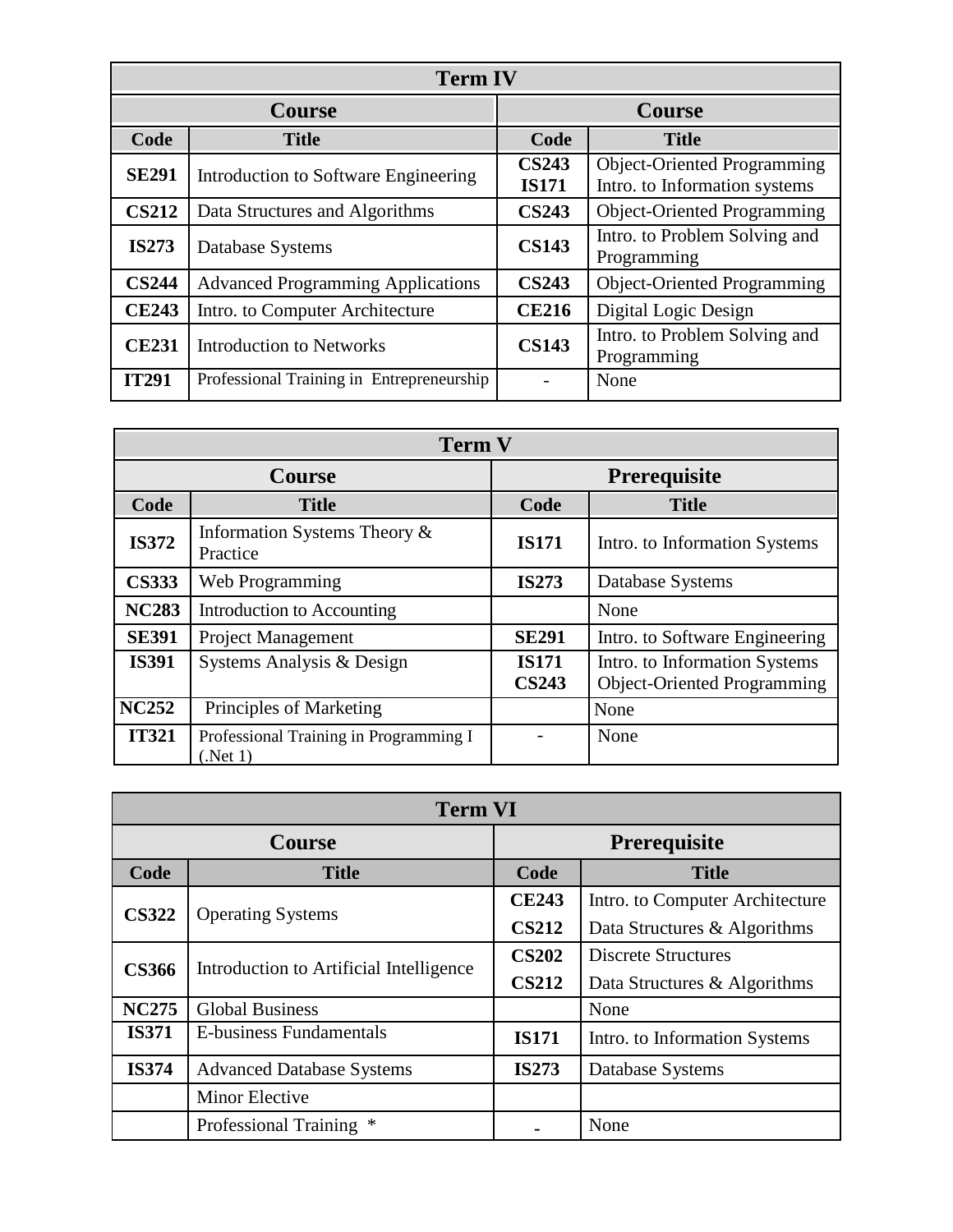| <b>Term VII</b>                      |                                    |              |                               |  |
|--------------------------------------|------------------------------------|--------------|-------------------------------|--|
| <b>Course</b><br><b>Prerequisite</b> |                                    |              |                               |  |
| Code                                 | <b>Title</b>                       | Code         | <b>Title</b>                  |  |
| <b>IS471</b>                         | <b>Strategic Planning for IS</b>   | <b>IS391</b> | Systems Analysis & Design     |  |
| <b>CS481</b>                         | Computers & Society                |              | 96 CR or more                 |  |
| <b>IS401</b>                         | Project I                          |              | GPA $> = 2.0$ & 96 CR or more |  |
|                                      | Major Elective                     |              |                               |  |
|                                      | Major Elective                     |              |                               |  |
| <b>NC471</b>                         | <b>Business Process Management</b> |              | 96 CR or more                 |  |
|                                      | Professional Training *            |              | None                          |  |

| <b>Term VIII</b> |                                 |                     |                                   |
|------------------|---------------------------------|---------------------|-----------------------------------|
|                  | <b>Course</b>                   | <b>Prerequisite</b> |                                   |
| Code             | <b>Title</b>                    | Code                | <b>Title</b>                      |
| <b>IS421</b>     | IS Security                     | <b>CS322</b>        | <b>Operating Systems</b>          |
|                  |                                 | <b>CE231</b>        | <b>Introduction to Networks</b>   |
| <b>IS461</b>     | <b>Decision Support Systems</b> | <b>CS366</b>        | Intro. to Artificial Intelligence |
| <b>IS402</b>     | Project II                      | <b>IS401</b>        | Project I                         |
|                  | Major Elective                  |                     |                                   |
|                  | Major Elective                  |                     |                                   |
|                  | <b>Minor Elective</b>           |                     |                                   |
|                  | Professional Training *         |                     | None                              |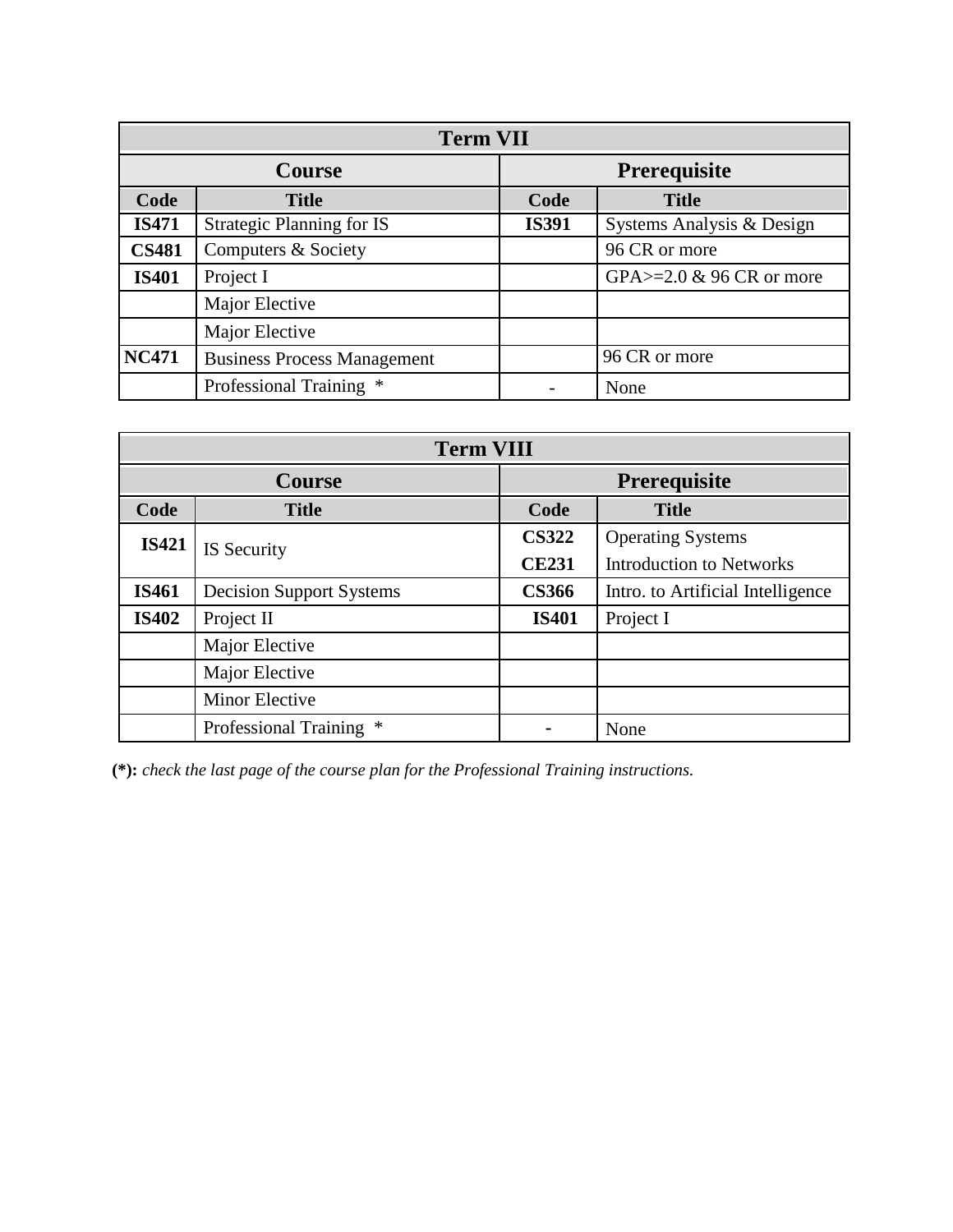## **Information Systems Department**

## **Courses for Major Electives**

| Code         | <b>Title</b>                                        | Prerequisite                 |                                                                 |  |
|--------------|-----------------------------------------------------|------------------------------|-----------------------------------------------------------------|--|
|              |                                                     | Code                         | <b>Title</b>                                                    |  |
| <b>BA301</b> | <b>Advanced Statistics</b>                          | <b>BA203</b>                 | Probability and Statistics                                      |  |
| <b>IS477</b> | Geographic Information Systems                      | <b>IS273</b>                 | Database Systems                                                |  |
| <b>IS478</b> | <b>Integrated Information Systems</b><br>Management | <b>IS372</b>                 | Information Systems Theory &<br>Practice                        |  |
| <b>IS472</b> | E-Learning                                          | <b>IS372</b>                 | Information Systems Theory & Practice                           |  |
| <b>IS479</b> | <b>Digital Libraries</b>                            | <b>IS171</b>                 | Introduction to Information Systems                             |  |
| <b>IS433</b> | <b>Mobile Computing Applications</b>                | <b>CS244</b>                 | <b>Advanced Programming Applications</b>                        |  |
| <b>CS451</b> | Human Computer Interaction                          | <b>SE291</b>                 | Introduction to Software Engineering                            |  |
| <b>IS473</b> | Multimedia Information Systems                      | <b>IS273</b><br><b>CS212</b> | Database Systems<br>Data Structures & Algorithms                |  |
| <b>IS463</b> | Knowledge Management                                | <b>CS366</b>                 | Introduction to AI                                              |  |
| <b>IS465</b> | Data Mining                                         | <b>IS273</b>                 | Database Systems                                                |  |
| <b>IS474</b> | <b>Digital Transformation</b>                       | <b>IS372</b>                 | <b>Information Systems Theory and Practice</b>                  |  |
| <b>IS475</b> | <b>IS Audit</b>                                     | <b>IS372</b>                 | <b>Information Systems Theory and Practice</b>                  |  |
| <b>IS467</b> | <b>Big Data Analytics</b>                           | <b>BA203</b><br><b>CS366</b> | Probability and Statistics<br>Intro. to Artificial Intelligence |  |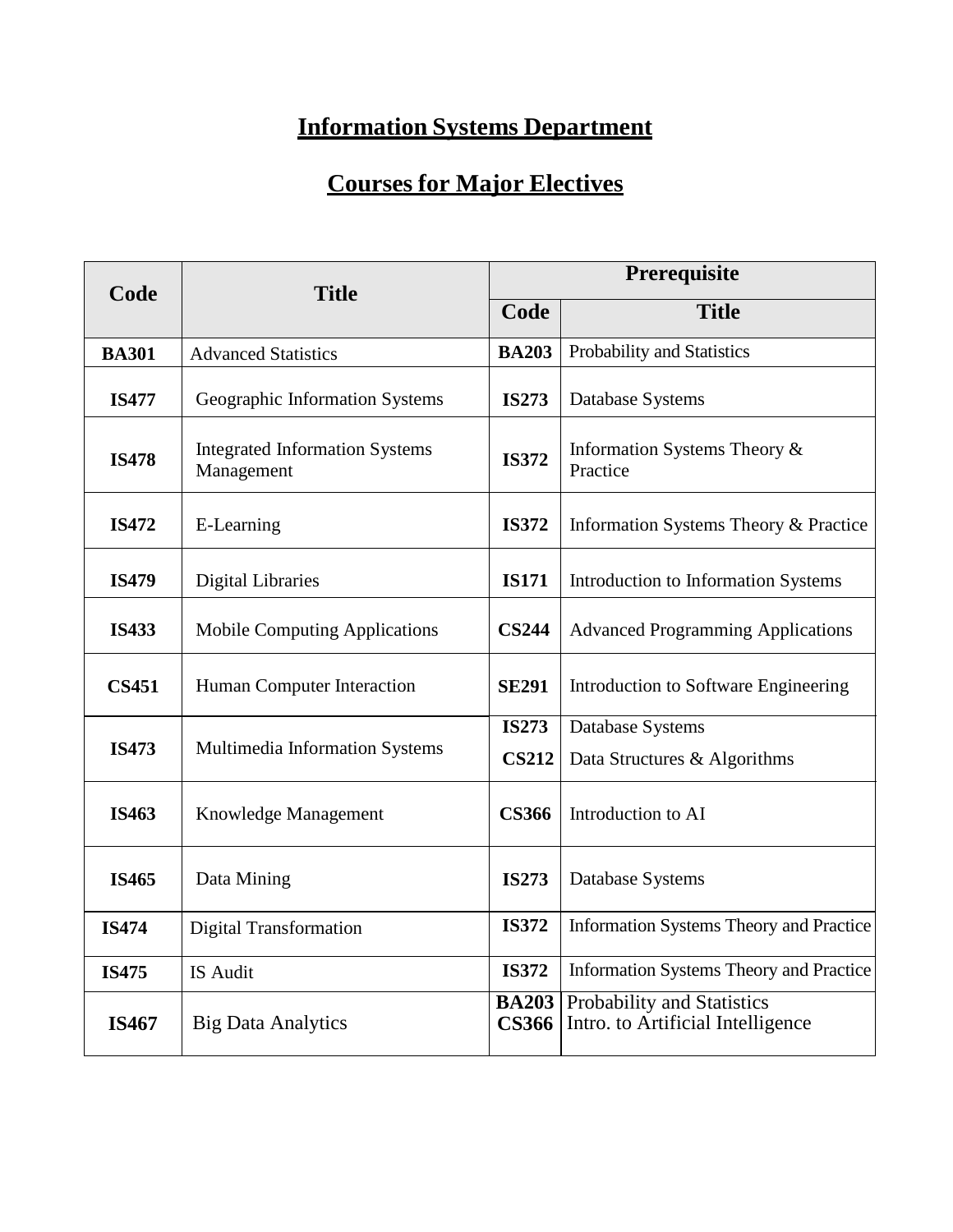## **SE Program Detailed Structure**

| <b>Term I</b> |                                     |                     |              |
|---------------|-------------------------------------|---------------------|--------------|
|               | <b>Course</b>                       | <b>Prerequisite</b> |              |
| Code          | <b>Title</b>                        | Code                | <b>Title</b> |
| <b>LH135</b>  | English For Specific Purposes I     |                     | None         |
| <b>BA101</b>  | Calculus I                          |                     | None         |
| <b>BA113</b>  | Physics                             |                     | None         |
| <b>NC172</b>  | <b>Fundamentals of Business</b>     |                     | None         |
| <b>CS111</b>  | Introduction to Computers           |                     | None         |
| <b>IS171</b>  | Introduction to Information systems |                     | None         |
| <b>BA003*</b> | Math 0                              |                     | None         |

| <b>Term II</b> |                                                    |                      |                                 |  |
|----------------|----------------------------------------------------|----------------------|---------------------------------|--|
|                | <b>Course</b>                                      | <b>Prerequisite</b>  |                                 |  |
| Code           | <b>Title</b>                                       | Code<br><b>Title</b> |                                 |  |
| <b>LH136</b>   | English For Specific Purposes II                   | <b>LH135</b>         | English For Specific Purposes I |  |
| <b>BA102</b>   | Calculus II                                        | <b>BA101</b>         | Calculus I                      |  |
| <b>GM311</b>   | <b>Introduction to Multimedia</b>                  | <b>CS111</b>         | Intro. to Computers             |  |
| <b>EC134</b>   | <b>Fundamentals of Electronics</b>                 | <b>BA113</b>         | Physics                         |  |
| <b>CS143</b>   | Introduction to Problem Solving<br>and Programming | <b>CS111</b>         | Introduction to Computers       |  |
| <b>NC133</b>   | <b>Communication Skills</b>                        | <b>LH135</b>         | English For Specific Purposes I |  |

| <b>Term III</b> |                                    |                     |                                                    |
|-----------------|------------------------------------|---------------------|----------------------------------------------------|
| <b>Course</b>   |                                    | <b>Prerequisite</b> |                                                    |
| Code            | <b>Title</b>                       | Code                | <b>Title</b>                                       |
| <b>CE216</b>    | Digital Logic Design               | <b>CS111</b>        | Introduction to Computers                          |
| <b>CS243</b>    | <b>Object-Oriented Programming</b> | <b>CS143</b>        | Introduction to Problem<br>Solving and Programming |
| <b>BA201</b>    | Calculus III                       | <b>BA102</b>        | Calculus II                                        |
| <b>CS202</b>    | <b>Discrete Structures</b>         | <b>CS111</b>        | <b>Introduction to Computers</b>                   |
| <b>BA203</b>    | Probability and Statistics         | <b>BA102</b>        | Calculus II                                        |
| <b>BA216</b>    | <b>Advanced Physics</b>            | <b>BA113</b>        | Physics                                            |

**(\*)**: *This course is added to term I students of science section.*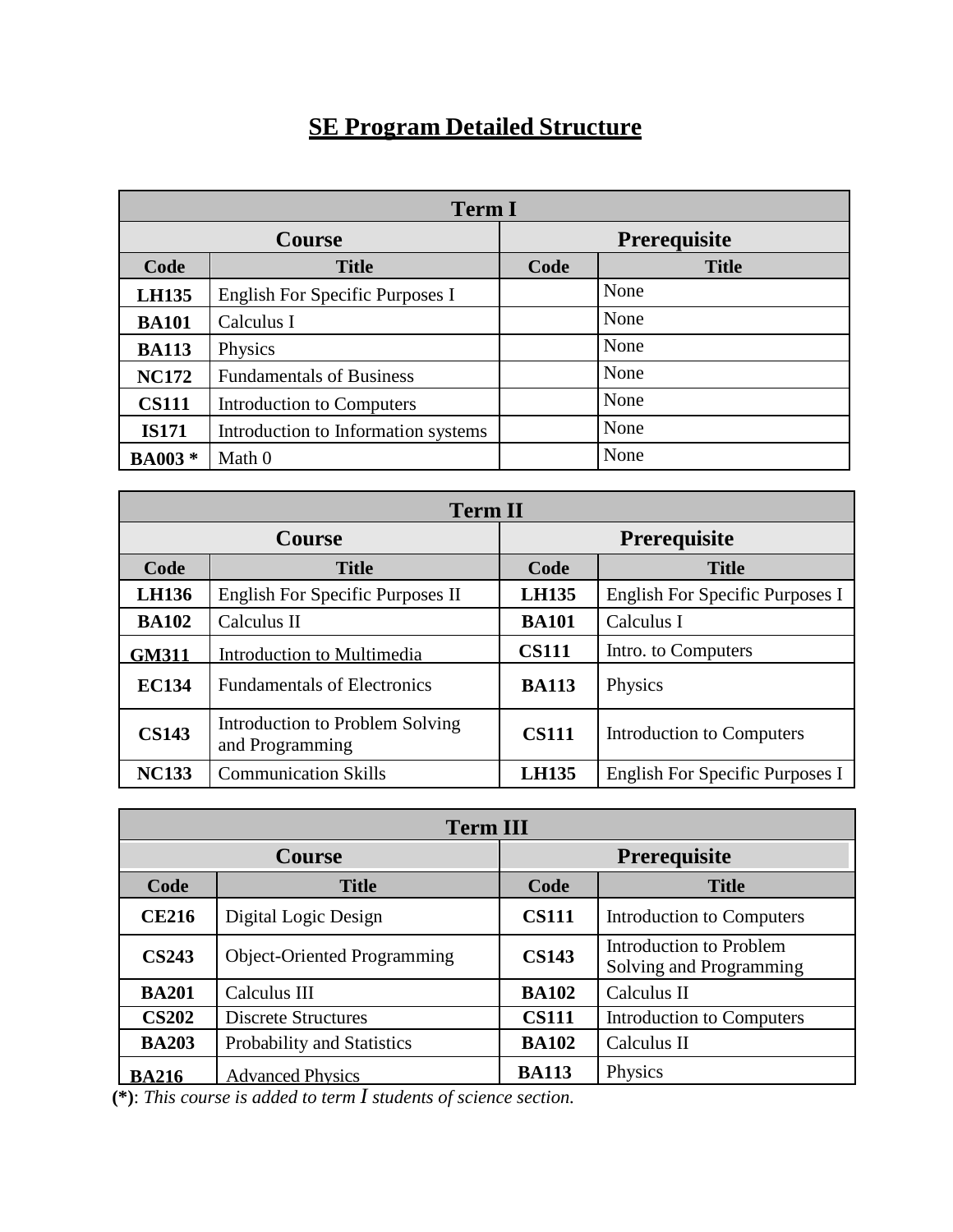| <b>Term IV</b> |                                           |                              |                                                                     |
|----------------|-------------------------------------------|------------------------------|---------------------------------------------------------------------|
|                | <b>Course</b>                             |                              | <b>Course</b>                                                       |
| Code           | <b>Title</b>                              | Code                         | <b>Title</b>                                                        |
| <b>SE291</b>   | Introduction to Software Engineering      | <b>CS243</b><br><b>IS171</b> | <b>Object-Oriented Programming</b><br>Intro. to Information systems |
| <b>CS212</b>   | Data Structures and Algorithms            | <b>CS243</b>                 | <b>Object-Oriented Programming</b>                                  |
| <b>IS273</b>   | Database systems                          | <b>CS143</b>                 | Intro. to Problem Solving and<br>Programming                        |
| <b>CS244</b>   | <b>Advanced Programming Applications</b>  | <b>CS243</b>                 | <b>Object-Oriented Programming</b>                                  |
| <b>CE243</b>   | Intro. to Computer Architecture           | <b>CE216</b>                 | Digital Logic Design                                                |
| <b>CE231</b>   | <b>Introduction to Networks</b>           | <b>CS143</b>                 | Intro. to Problem Solving and<br>Programming                        |
| <b>IT291</b>   | Professional Training in Entrepreneurship |                              | None                                                                |

| <b>Term V</b> |                                                   |              |                                |
|---------------|---------------------------------------------------|--------------|--------------------------------|
|               | <b>Course</b>                                     |              | <b>Prerequisit</b>             |
| Code          | <b>Title</b>                                      | Code         | <b>Title</b>                   |
| <b>SE392</b>  | Software requirement &<br>Specifications          | <b>SE291</b> | Intro. to Software Engineering |
| <b>BA304</b>  | Linear Algebra                                    | <b>BA102</b> | Calculus II                    |
| <b>SE391</b>  | Project Management                                | <b>SE291</b> | Intro. to Software Engineering |
| <b>SE396</b>  | <b>Software Engineering Process</b>               | <b>SE291</b> | Intro. to Software Engineering |
| <b>CS333</b>  | Web Programming                                   | <b>IS273</b> | Database Systems               |
| <b>BA301</b>  | <b>Advanced Statistics</b>                        | <b>BA203</b> | Probability and Statistics     |
| <b>IT321</b>  | Professional Training in Programming I<br>(Net 1) |              | None                           |

| <b>Term VI</b> |                                         |                              |                                                                      |
|----------------|-----------------------------------------|------------------------------|----------------------------------------------------------------------|
|                | <b>Course</b>                           |                              | <b>Prerequisite</b>                                                  |
| Code           | <b>Title</b>                            | Code                         | <b>Title</b>                                                         |
| <b>CS322</b>   | <b>Operating Systems</b>                | <b>CE243</b><br><b>CS212</b> | Intro. to Comp. Architecture<br>Data Structures & Algorithms         |
| <b>CS366</b>   | Introduction to Artificial Intelligence | <b>CS212</b><br><b>CS202</b> | Data Structures & Algorithms<br><b>Discrete Structures</b>           |
| <b>CS312</b>   | <b>Computing Algorithms</b>             | <b>CS212</b>                 | Data Structures & Algorithms                                         |
| <b>SE393</b>   | Principles of Software Architecture     | <b>SE291</b>                 | Intro. to Software Engineering                                       |
| <b>CS451</b>   | Human Computer Interaction              | <b>SE291</b>                 | Intro. to Software Engineering                                       |
| <b>CS301</b>   | <b>Numerical Methods</b>                | <b>BA304</b><br><b>CS143</b> | Linear Algebra<br>Introduction to Problem solving<br>and Programming |
|                | Professional Training *                 |                              | None                                                                 |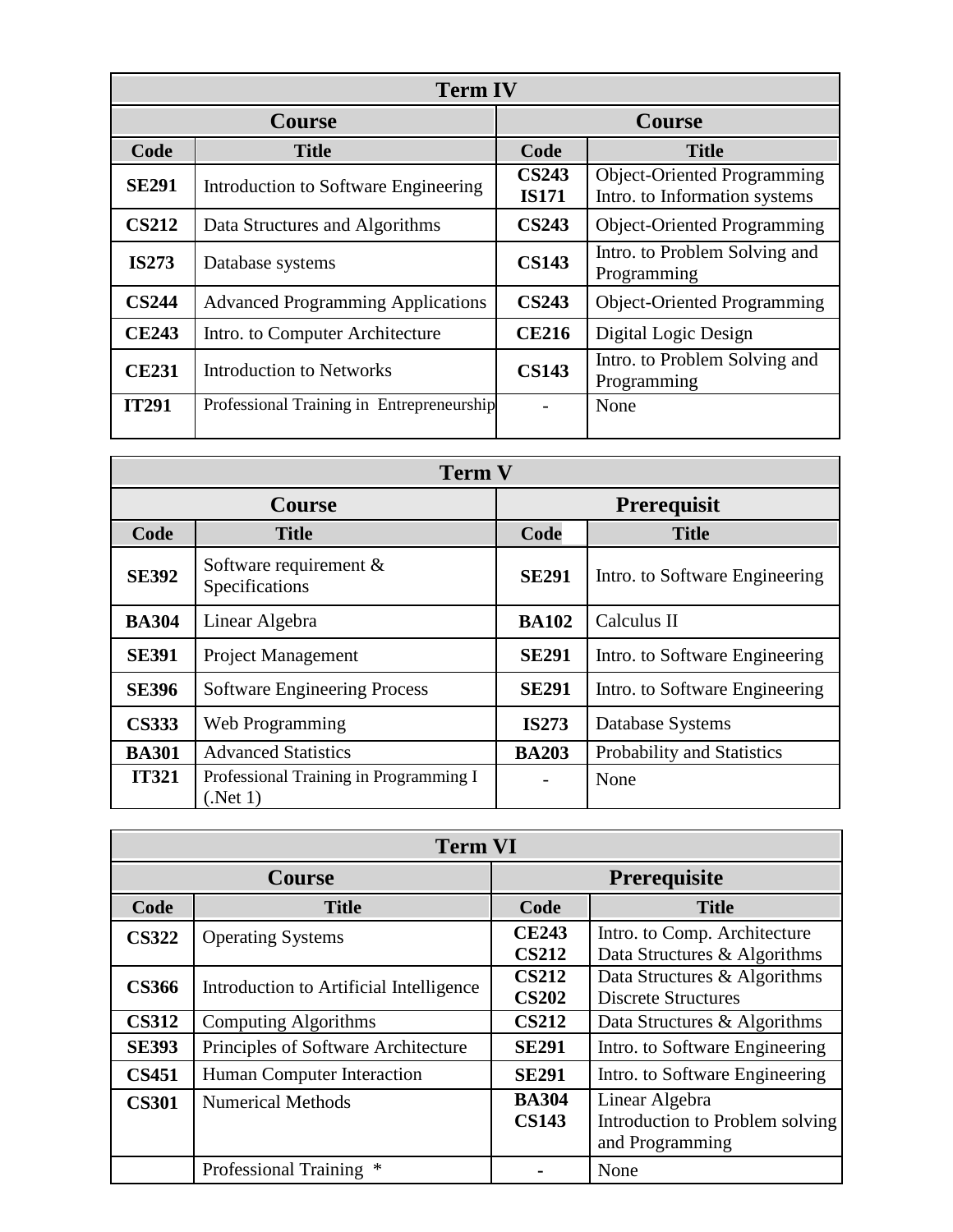| <b>Term VII</b> |                           |              |                                         |
|-----------------|---------------------------|--------------|-----------------------------------------|
|                 | <b>Course</b>             | Prerequisite |                                         |
| Code            | <b>Title</b>              | Code         | <b>Title</b>                            |
| <b>SE491</b>    | Software component Design | <b>SE291</b> | Introduction to Software<br>Engineering |
| <b>CS481</b>    | Computers & Society       |              | 96 CR or more                           |
| <b>SE401</b>    | Project I                 |              | GPA $> = 2.0$ & 96 CR or more           |
|                 | Major Elective            |              |                                         |
|                 | Major Elective            |              |                                         |
|                 | Minor Elective            |              |                                         |
|                 | Professional Training *   |              | None                                    |

| <b>Term VIII</b> |                                      |                              |                                                             |
|------------------|--------------------------------------|------------------------------|-------------------------------------------------------------|
| <b>Course</b>    |                                      | <b>Prerequisite</b>          |                                                             |
| Code             | <b>Title</b>                         | Code                         | <b>Title</b>                                                |
| <b>SE497</b>     | Software verification and Validation | <b>SE291</b>                 | Introduction to Software<br>Engineering                     |
| <b>CS421</b>     | <b>Computer System Security</b>      | <b>CS322</b><br><b>CE231</b> | <b>Operating Systems</b><br><b>Introduction to Networks</b> |
| <b>SE402</b>     | Project II                           | <b>SE401</b>                 | Project I                                                   |
|                  | Major Elective                       |                              |                                                             |
|                  | Major Elective                       |                              |                                                             |
|                  | <b>Minor Elective</b>                |                              |                                                             |
|                  | <b>Professional Training</b>         |                              | None                                                        |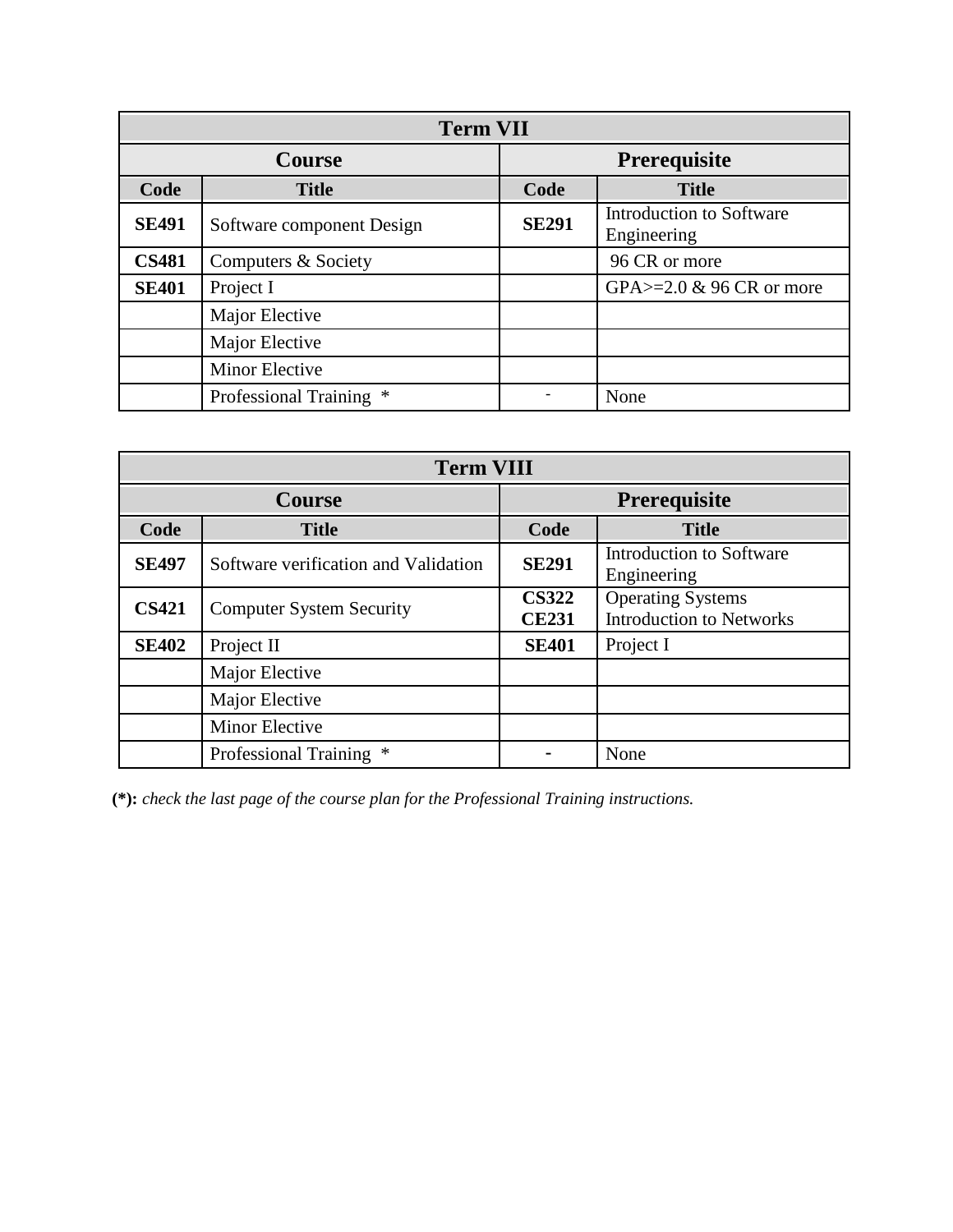## **Courses for Major Electives Software Engineering Department**

| Code         | <b>Titl</b>                                            | Prerequisite                 |                                                                                        |  |
|--------------|--------------------------------------------------------|------------------------------|----------------------------------------------------------------------------------------|--|
|              | e                                                      | Code                         | <b>Title</b>                                                                           |  |
| <b>CS427</b> | <b>Embedded Systems Programming</b>                    | <b>CE243</b><br><b>CS143</b> | <b>Introduction to Computer Architecture</b><br><b>Introduction to Problem Solving</b> |  |
| <b>CS428</b> | <b>Cloud Computing</b>                                 | <b>CS322</b><br><b>CE231</b> | <b>Operating Systems</b><br><b>Introduction to Networks</b>                            |  |
| <b>SE481</b> | Agile Software Development                             | <b>SE291</b>                 | Introduction to Software Engineering                                                   |  |
| <b>SE482</b> | Architecting IOT Solutions                             | <b>SE291</b>                 | Introduction to Software Engineering                                                   |  |
| <b>SE483</b> | <b>Engineering AI-enabled Systems</b>                  | <b>CS366</b>                 | Introduction to Artificial Intelligence                                                |  |
| <b>SE484</b> | Engineering for Deployment and<br>Operations           |                              | 96 Credits Hours or More                                                               |  |
| <b>SE485</b> | <b>Software Configuration Management</b>               | <b>SE291</b>                 | Introduction to Software Engineering                                                   |  |
| <b>SE486</b> | Software Engineering for Large Scale<br><b>Systems</b> | <b>SE291</b>                 | Introduction to Software Engineering                                                   |  |
| <b>SE487</b> | Software Maintenance and Evolution                     | <b>SE291</b>                 | Introduction to Software Engineering                                                   |  |
| <b>SE488</b> | <b>Software Product Lines Engineering</b>              | <b>SE393</b>                 | Principles of Software Architecture                                                    |  |
| <b>SE489</b> | Software Risk Management                               | <b>SE291</b>                 | Introduction to Software Engineering                                                   |  |
| <b>SE493</b> | <b>Software Quality Assurance</b>                      | <b>SE291</b>                 | Introduction to Software Engineering                                                   |  |
| <b>SE494</b> | <b>Formal Methods in Software</b><br>Engineering       | <b>SE291</b>                 | Introduction to Software Engineering                                                   |  |
| <b>SE495</b> | Security in Software Engineering                       | <b>SE291</b>                 | Introduction to Software Engineering                                                   |  |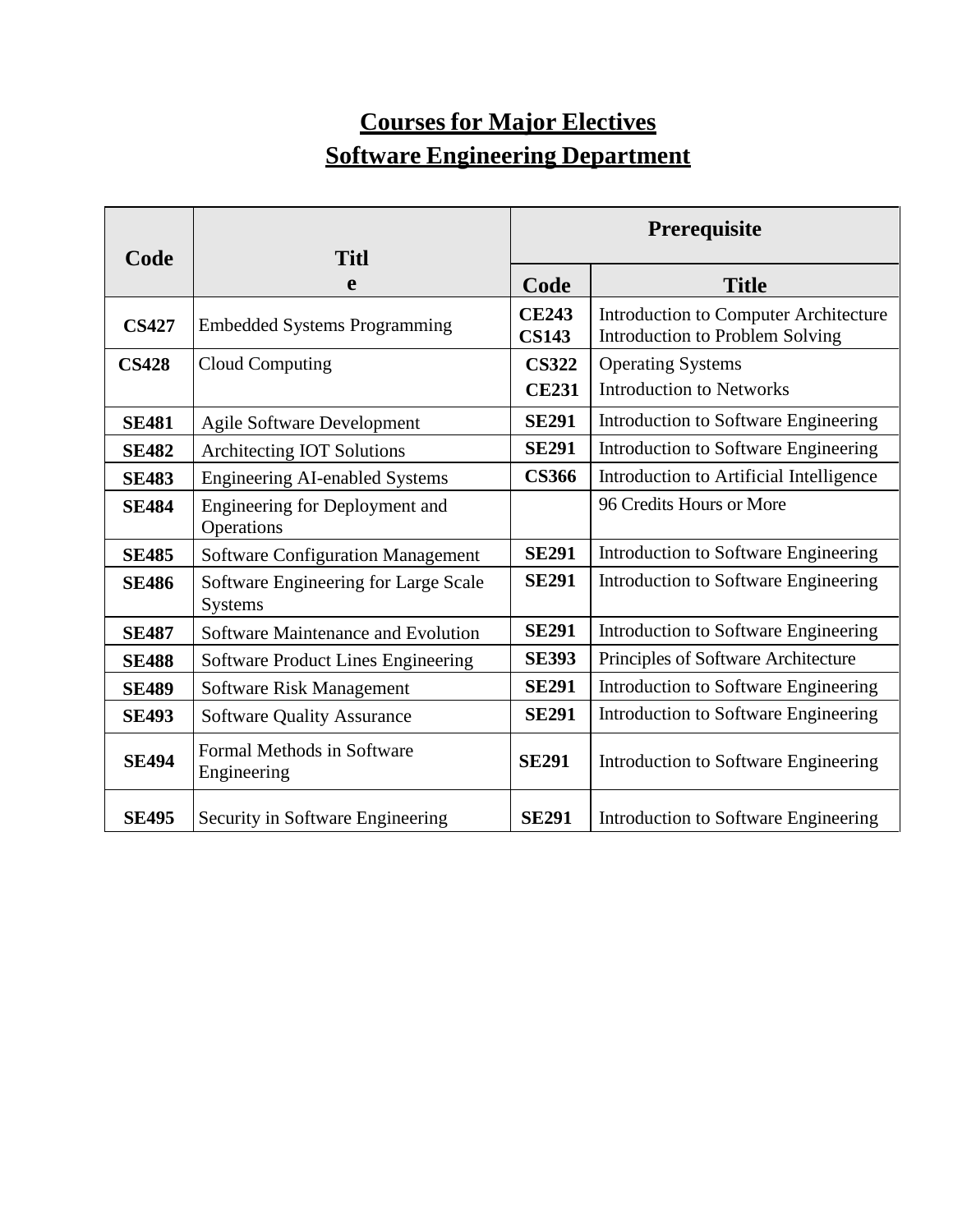## **GM Program Detailed Structure**

| <b>Term I</b>  |                                     |      |                     |
|----------------|-------------------------------------|------|---------------------|
|                | <b>Course</b>                       |      | <b>Prerequisite</b> |
| Code           | <b>Title</b>                        | Code | <b>Title</b>        |
| <b>LH135</b>   | English for Specific Purposes I     |      | None                |
| <b>BA101</b>   | Calculus I                          |      | None                |
| <b>BA113</b>   | Physics                             |      | None                |
| <b>NC172</b>   | <b>Fundamentals of Business</b>     |      | None                |
| <b>CS111</b>   | Intro. to Computers                 |      | None                |
| <b>IS171</b>   | Introduction to Information systems |      | None                |
| <b>BA003</b> * | Math 0                              |      | None                |

| <b>Term II</b> |                                              |                     |                                 |
|----------------|----------------------------------------------|---------------------|---------------------------------|
|                | <b>Course</b>                                | <b>Prerequisite</b> |                                 |
| Code           | <b>Title</b>                                 | Code                | <b>Title</b>                    |
| <b>LH136</b>   | English for Specific Purposes II             | <b>LH011</b>        | English for Specific Purposes I |
| <b>BA102</b>   | Calculus II                                  | <b>BA101</b>        | Calculus I                      |
| <b>GM311</b>   | Introduction to Multimedia                   | <b>CS111</b>        | Intro. to Computers             |
| <b>EC134</b>   | <b>Fundamentals of Electronics</b>           | <b>BA113</b>        | Physics                         |
| <b>CS143</b>   | Intro. to Problem Solving and<br>Programming | <b>CS111</b>        | Intro. to Computers             |
| <b>NC133</b>   | <b>Communication Skills</b>                  | <b>LH135</b>        | English for Specific Purposes I |

| <b>Term III</b> |                                    |                     |                                              |
|-----------------|------------------------------------|---------------------|----------------------------------------------|
|                 | <b>Course</b>                      | <b>Prerequisite</b> |                                              |
| Code            | <b>Title</b>                       | Code                | <b>Title</b>                                 |
| <b>CE216</b>    | Digital Logic Design               | <b>CS111</b>        | Intro. to Computers                          |
| <b>CS243</b>    | <b>Object-Oriented Programming</b> | <b>CS143</b>        | Intro. to Problem Solving and<br>Programming |
| <b>BA201</b>    | Calculus III                       | <b>BA102</b>        | Calculus II                                  |
| <b>CS202</b>    | <b>Discrete Structures</b>         | <b>CS111</b>        | Intro. to Computers                          |
| <b>BA203</b>    | Probability and Statistics         | <b>BA102</b>        | Calculus II                                  |
| <b>BA216</b>    | <b>Advanced Physics</b>            | <b>BA113</b>        | Physics                                      |

**(\*)**: *This course is added for students of science section only.*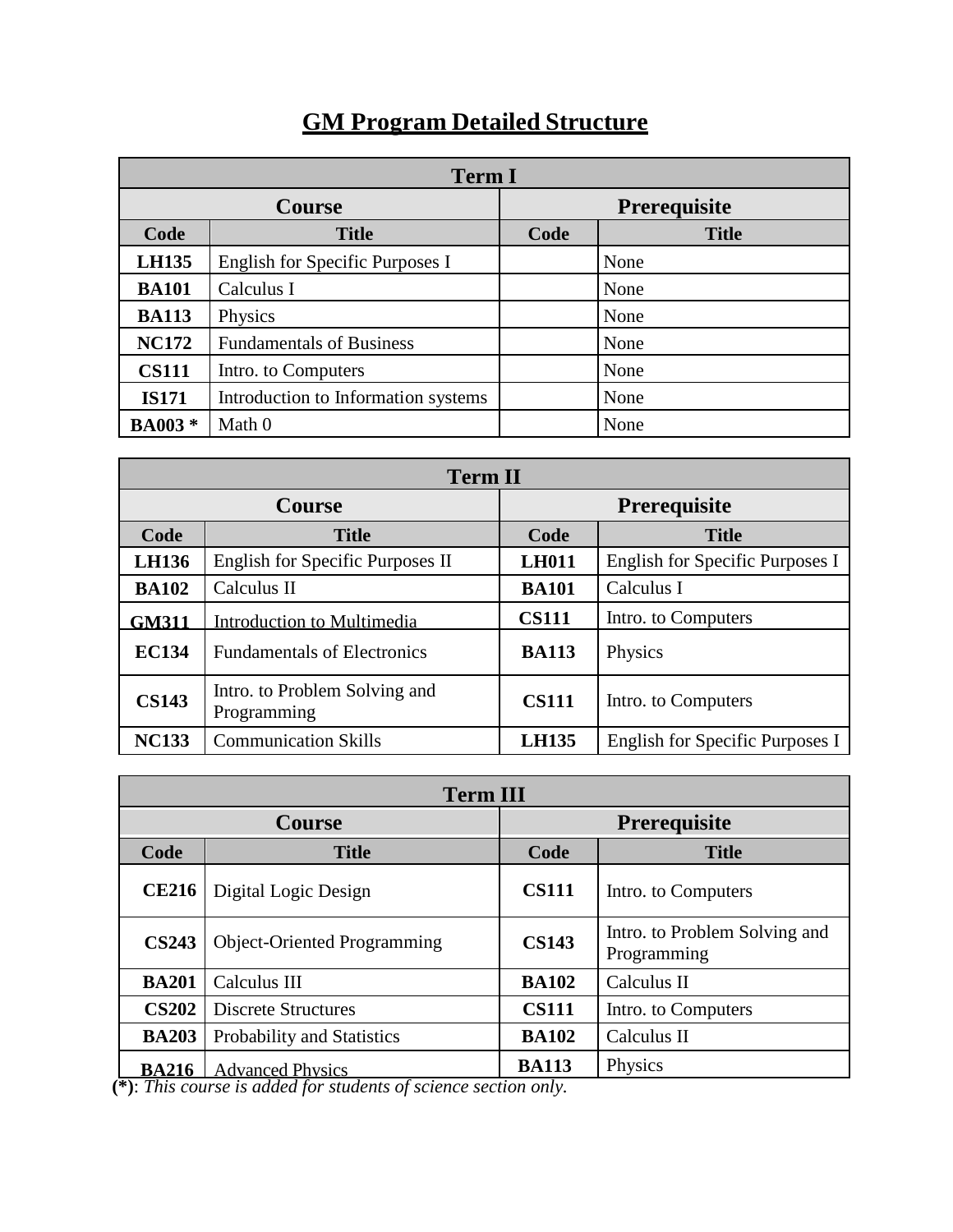| <b>Term IV</b> |                                           |              |                                              |
|----------------|-------------------------------------------|--------------|----------------------------------------------|
|                | <b>Course</b>                             |              | <b>Prerequisite</b>                          |
| Code           | <b>Title</b>                              | Code         | <b>Title</b>                                 |
|                |                                           | <b>CS243</b> | <b>Object-Oriented Programming</b>           |
| <b>SE291</b>   | Introduction to Software Engineering      | <b>IS171</b> | Introduction to Information<br>systems       |
| <b>CS212</b>   | Data Structures and Algorithms            | <b>CS243</b> | <b>Object-Oriented Programming</b>           |
| <b>CE243</b>   | Intro. to Computer Architecture           | <b>CE216</b> | Digital Logic Design                         |
| <b>CS244</b>   | <b>Advanced Programming Applications</b>  | <b>CS243</b> | <b>Object-Oriented Programming</b>           |
| <b>IS273</b>   | Database systems                          | <b>CS143</b> | Intro. to Problem Solving and<br>Programming |
| <b>CE231</b>   | <b>Introduction to Networks</b>           | <b>CS143</b> | Intro. to Problem Solving and<br>Programming |
| <b>IT291</b>   | Professional Training in Entrepreneurship |              | None                                         |

| <b>Term V</b> |                                                   |                     |                                |
|---------------|---------------------------------------------------|---------------------|--------------------------------|
|               | Course                                            | <b>Prerequisite</b> |                                |
| Code          | <b>Title</b>                                      | Code                | <b>Title</b>                   |
| <b>CS333</b>  | Web Programming                                   | <b>IS273</b>        | Database systems               |
| <b>GM315</b>  | Digital Audio & Video Fundamentals                | <b>GM311</b>        | Introduction to Multimedia     |
| <b>CS352</b>  | <b>Computer Graphics</b>                          | <b>CS212</b>        | Data Structures and Algorithms |
| <b>SE391</b>  | <b>Project Management</b>                         | <b>SE291</b>        | Intro. to Software Engineering |
|               | <b>Humanities Elective</b>                        |                     |                                |
| <b>GM317</b>  | Media Production and Editing                      | <b>GM311</b>        | Introduction to Multimedia     |
| <b>IT321</b>  | Professional Training in Programming I<br>(Met 1) |                     | None                           |

| <b>Term VI</b> |                                            |                              |                                                                   |
|----------------|--------------------------------------------|------------------------------|-------------------------------------------------------------------|
|                | <b>Course</b>                              | <b>Prerequisite</b>          |                                                                   |
| Code           | <b>Title</b>                               | Code                         | <b>Title</b>                                                      |
| <b>CS322</b>   | <b>Operating Systems</b>                   | <b>CE243</b><br><b>CS212</b> | Intro. to Computer Architecture<br>Data Structures and Algorithms |
| <b>CS366</b>   | Introduction to Artificial<br>Intelligence | <b>CS202</b>                 | <b>Discrete Structures</b>                                        |
|                |                                            | <b>CS212</b>                 | Data Structures & Algorithms                                      |
| <b>CS451</b>   | Human Computer Interaction                 | <b>SE291</b>                 | Introduction to Software<br>Engineering                           |
| <b>GM324</b>   | 3D Modeling                                | <b>GM311</b>                 | Introduction to Multimedia                                        |
| <b>CS443</b>   | <b>Game Programming</b>                    | <b>CS243</b><br><b>CS352</b> | <b>Object-Oriented Programming</b><br><b>Computer Graphics</b>    |
|                | <b>Minor Elective</b>                      |                              |                                                                   |
|                | Professional Training *                    |                              | None                                                              |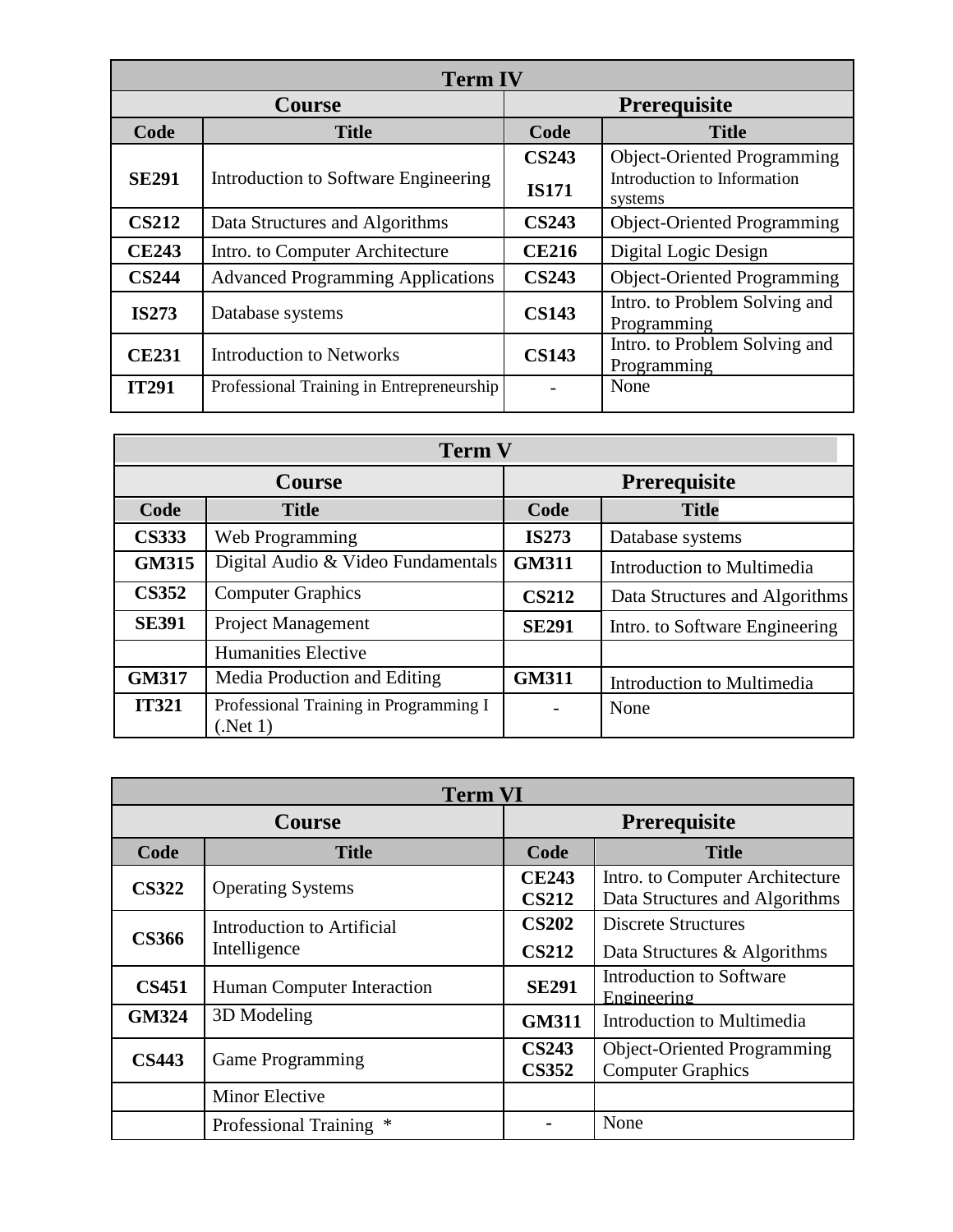| <b>Term VII</b> |                                 |              |                                |
|-----------------|---------------------------------|--------------|--------------------------------|
|                 | <b>Course</b>                   |              | <b>Prerequisite</b>            |
| Code            | <b>Title</b>                    | Code         | <b>Title</b>                   |
| <b>GM323</b>    | Digital Lighting and Rendering  | <b>GM324</b> | 3D Modeling                    |
| <b>CS455</b>    | <b>Digital Image Processing</b> | <b>CS212</b> | Data Structures and Algorithms |
|                 |                                 | <b>BA201</b> | Calculus III                   |
| <b>GM413</b>    | Project I                       |              | GPA $> = 2.0$ & 96 CR or more  |
|                 | <b>Minor Elective</b>           |              |                                |
|                 | Major Elective                  |              |                                |
|                 | Major Elective                  |              |                                |
|                 | Professional Training *         |              | None                           |

| <b>Term VIII</b> |                                 |                              |                                                             |
|------------------|---------------------------------|------------------------------|-------------------------------------------------------------|
|                  | <b>Course</b>                   | <b>Prerequisite</b>          |                                                             |
| Code             | <b>Title</b>                    | Code                         | <b>Title</b>                                                |
| <b>CS421</b>     | <b>Computer System Security</b> | <b>CS322</b><br><b>CE231</b> | <b>Operating Systems</b><br><b>Introduction to Networks</b> |
| <b>GM411</b>     | <b>Computer Animation</b>       | <b>GM323</b>                 | Digital Lighting and Rendering                              |
| <b>GM423</b>     | Project II                      | <b>GM413</b>                 | Project I                                                   |
|                  | <b>Minor Elective</b>           |                              |                                                             |
|                  | Major Elective                  |                              |                                                             |
|                  | Major Elective                  |                              |                                                             |
|                  | Professional Training *         |                              | None                                                        |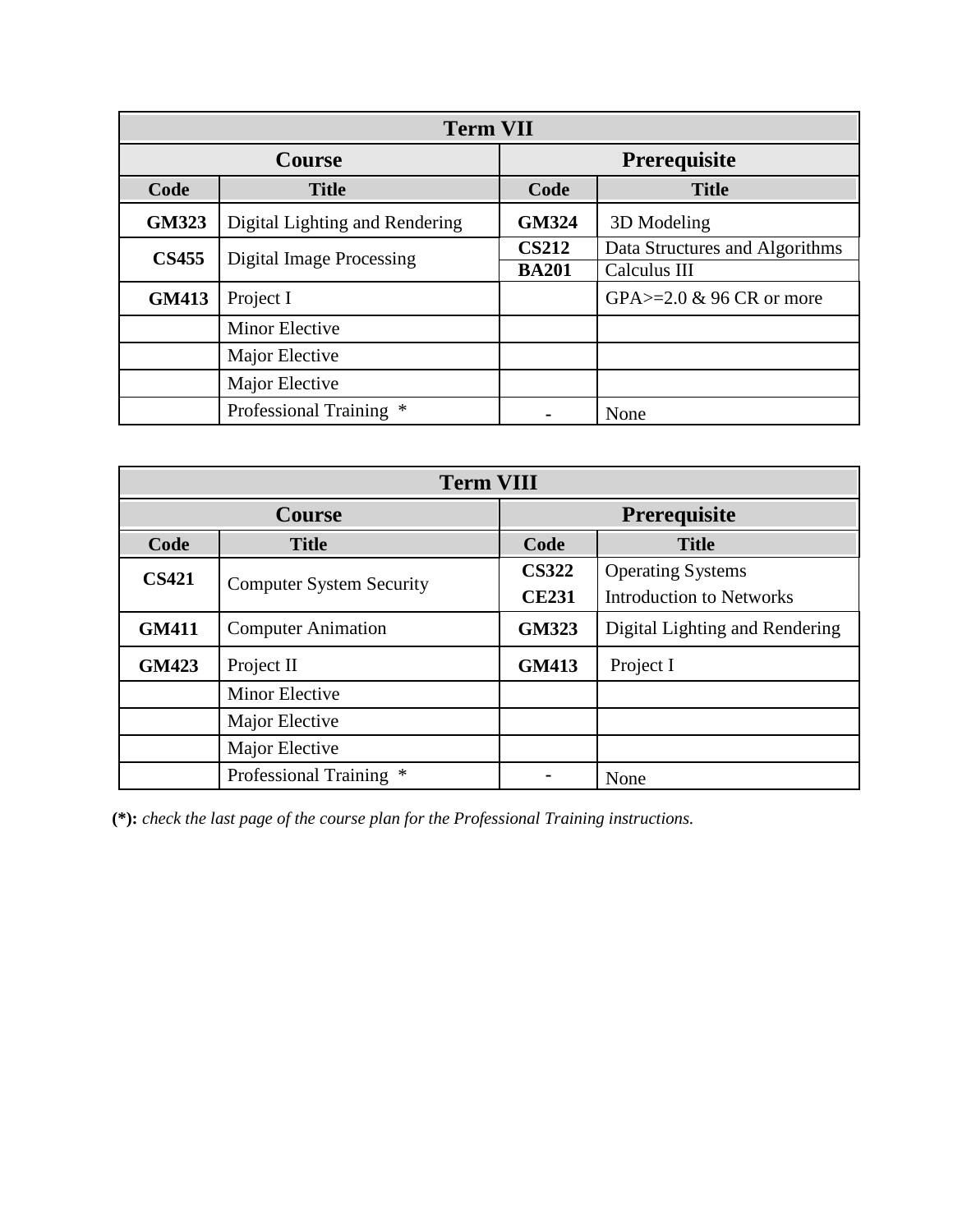## **Multimedia and Graphics Department**

## **Courses for Major Electives**

| Code         | <b>Title</b>                                          | Code                       | Prerequisite                            |
|--------------|-------------------------------------------------------|----------------------------|-----------------------------------------|
| <b>GM416</b> | Video Editing                                         | <b>GM311</b>               | Introduction to Multimedia              |
| <b>CS446</b> | Computer Games programming: Tools and<br>Techniques   | <b>CS443</b>               | <b>Game Programming</b>                 |
| <b>GM418</b> | <b>Information Visualization</b>                      | <b>CS352</b>               | <b>Computer Graphics</b>                |
|              |                                                       | <b>IS171</b>               | Intro. to Information systems           |
| <b>CS466</b> | Machine Learning and AI for Games                     | <b>CS366</b>               | Introduction to Artificial Intelligence |
|              |                                                       | <b>CS443</b>               | <b>Game Programming</b>                 |
| <b>CS447</b> | Writing Games Analysis - concept art for              | $\overline{\text{C}}$ S443 | <b>Game Programming</b>                 |
|              | gaming                                                | <b>GM324</b>               | 3D Modeling                             |
| <b>GM425</b> | 3D animation and Graphics Programming<br><b>Tools</b> | <b>GM324</b>               | 3D Modeling                             |
| <b>GM426</b> | <b>Video Databases</b>                                | <b>GM311</b>               | Introduction to Multimedia              |
|              |                                                       | <b>IS273</b>               | Database Systems                        |
| <b>CS448</b> | <b>Game Modeling Design</b>                           | <b>CS443</b>               | <b>Game Programming</b>                 |
| <b>GM427</b> | Video Streaming                                       | <b>GM311</b>               | <b>Introduction to Multimedia</b>       |
|              |                                                       | <b>CE231</b>               | <b>Introduction to Networks</b>         |
| <b>CS411</b> | Data Compression                                      | <b>CS212</b>               | Data Structures and Algorithms          |
|              |                                                       | <b>BA201</b>               | Calculus III                            |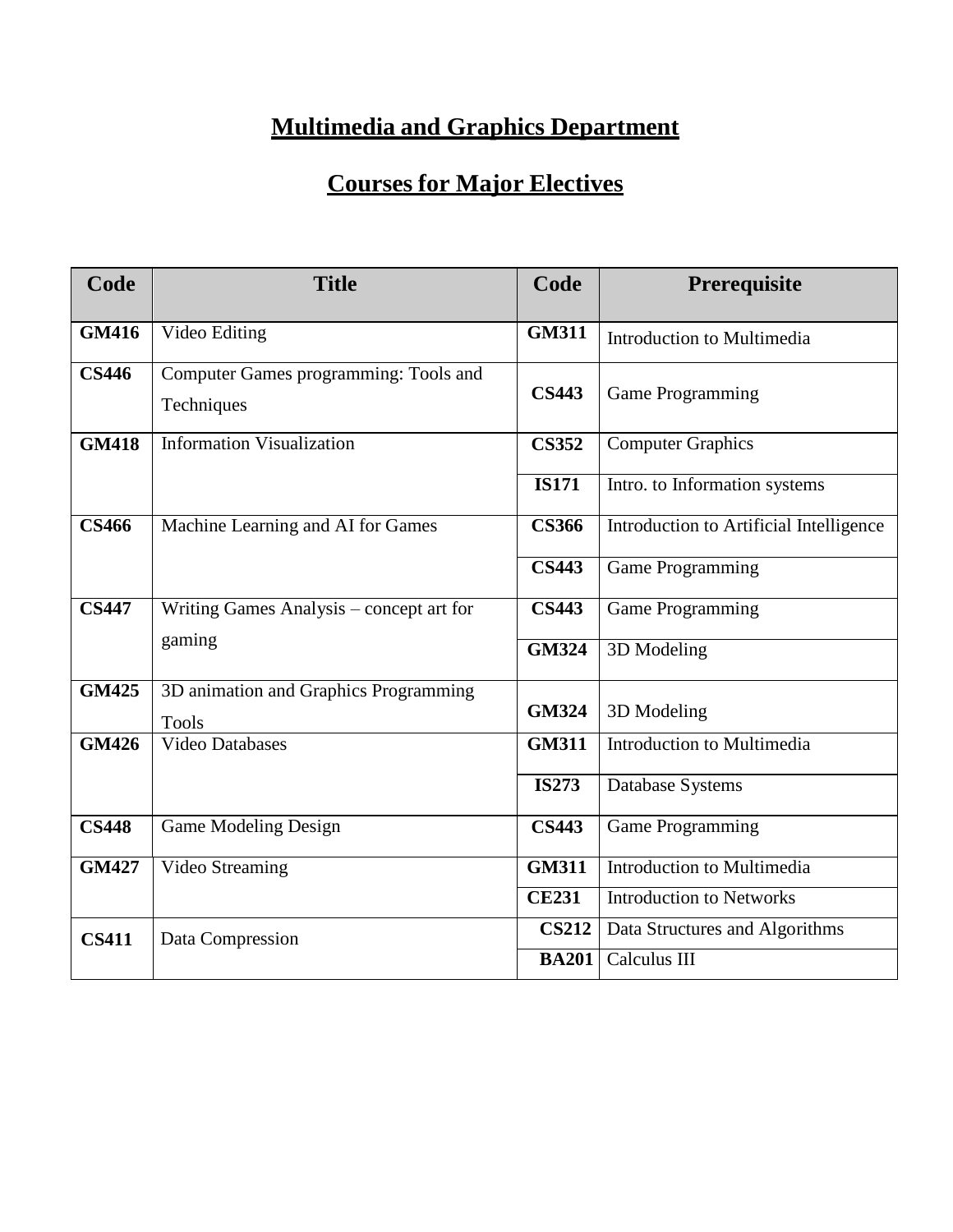## **Courses for Minor Electives**

## **Computer Science**

|              | <b>Title</b>                              | <b>Prerequisite</b> |                                                     |
|--------------|-------------------------------------------|---------------------|-----------------------------------------------------|
| Code         |                                           | Code                | Title                                               |
|              | <b>Numerical Methods</b>                  | <b>BA304</b>        | Linear Algebra                                      |
| <b>CS301</b> |                                           | <b>CS143</b>        | Introduction to Problem Solving $\&$<br>Programming |
| <b>CS445</b> | <b>Structure of Programming Languages</b> | <b>CS311</b>        | Theory of Computation                               |
|              |                                           | <b>CS321</b>        | <b>Systems Programming</b>                          |
|              | System Modeling & Simulation              | <b>BA203</b>        | Probability and Statistics                          |
| <b>CS305</b> |                                           | <b>CS243</b>        | <b>Object-Oriented Programming</b>                  |
| <b>CS321</b> | <b>Systems Programming</b>                | <b>CS243</b>        | <b>Object-Oriented Programming</b>                  |
|              |                                           | <b>CE243</b>        | Introduction to Computer<br>Architecture            |
| <b>CS352</b> | <b>Computer Graphics</b>                  | <b>CS212</b>        | Data Structures & Algorithms                        |
| <b>CS311</b> | Theory of Computation                     | <b>CS202</b>        | <b>Discrete Structures</b>                          |
| <b>CS443</b> | <b>Game Programming</b>                   | <b>CS243</b>        | <b>Object-oriented Programming</b>                  |
|              |                                           | <b>CS352</b>        | <b>Computer Graphics</b>                            |

## **Information Systems**

| Course       |                                       | Prerequisite |                                         |
|--------------|---------------------------------------|--------------|-----------------------------------------|
| Code         | <b>Title</b>                          | Code         | <b>Title</b>                            |
| <b>IS372</b> | Information Systems Theory & Practice | <b>IS171</b> | Introduction to Information systems     |
| <b>IS391</b> | Systems Analysis & Design             | <b>IS171</b> | Introduction to Information systems     |
|              |                                       | <b>CS243</b> | <b>Object-Oriented Programming</b>      |
| <b>IS371</b> | E-business Fundamentals               | <b>IS171</b> | Intro. to Information Systems           |
| <b>IS374</b> | <b>Advanced Database Systems</b>      | <b>IS273</b> | Database Systems                        |
| <b>IS461</b> | <b>Decision Support Systems</b>       | <b>CS366</b> | Introduction to Artificial Intelligence |
| <b>IS471</b> | <b>Strategic Planning for IS</b>      | <b>IS391</b> | Systems Analysis & Design               |
| <b>IS467</b> | <b>Big Data Analytics</b>             | <b>BA203</b> | Probability and Statistics              |
|              |                                       | <b>CS366</b> | Intro. to Artificial Intelligence       |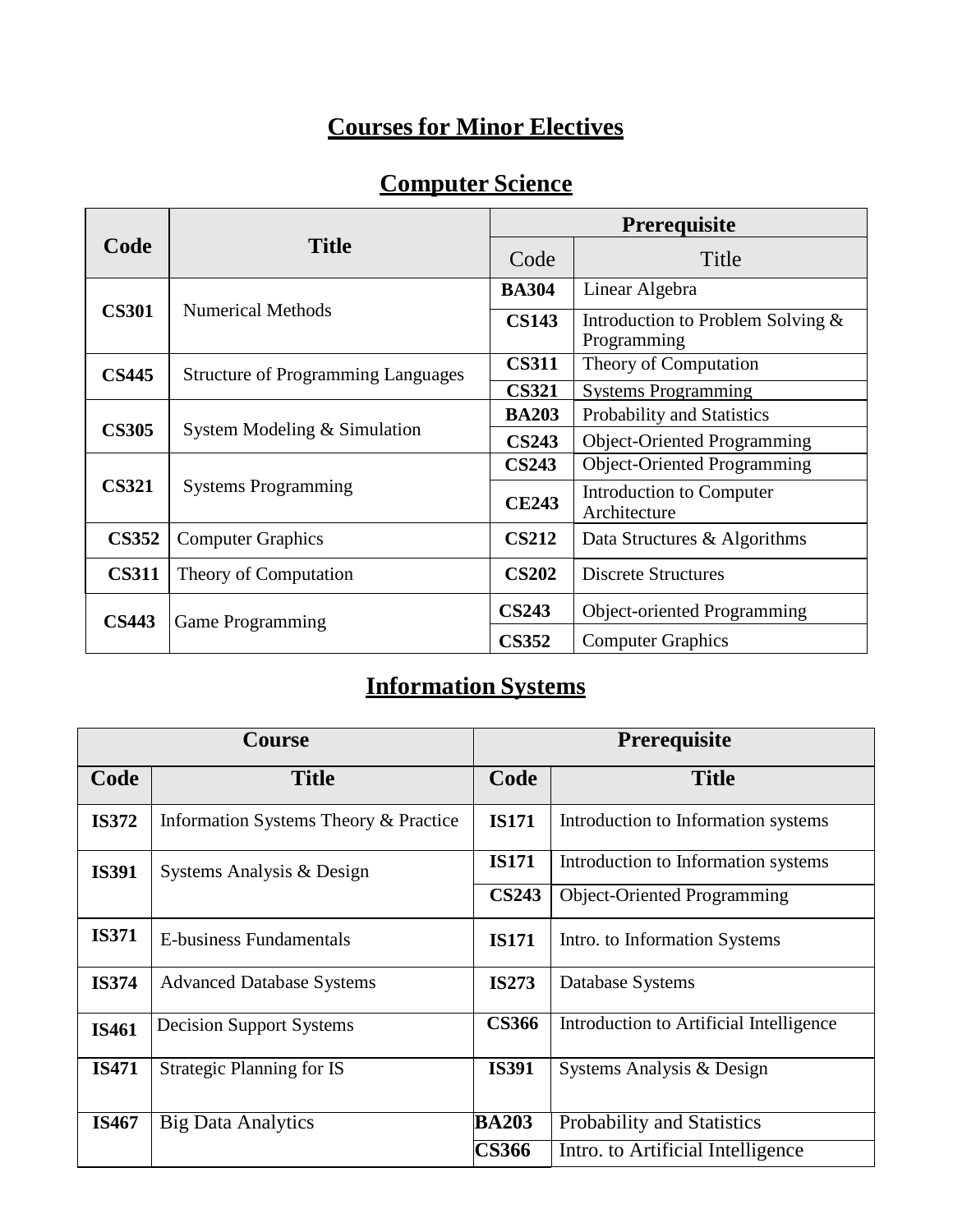## **Software Engineering**

| <b>Course</b> |                                        | <b>Prerequisite</b> |                                      |
|---------------|----------------------------------------|---------------------|--------------------------------------|
| Code          | <b>Title</b>                           | Code                | <b>Title</b>                         |
| <b>SE392</b>  | Software Requirements & Specifications | <b>SE291</b>        | Introduction to Software Engineering |
| <b>SE393</b>  | Principle of Software Architecture     | <b>SE291</b>        | Introduction to Software Engineering |
| <b>SE491</b>  | Software Component Design              | <b>SE291</b>        | Introduction to Software Engineering |
| <b>SE492</b>  | <b>Software Verification</b>           | <b>SE291</b>        | Introduction to Software Engineering |
| <b>SE493</b>  | <b>Software Quality Assurance</b>      | <b>SE291</b>        | Introduction to Software Engineering |

## **Multimedia and Graphics**

| Course       |                                    | <b>Prerequisite</b> |                                |
|--------------|------------------------------------|---------------------|--------------------------------|
| Code         | <b>Title</b>                       | Code                | <b>Title</b>                   |
| <b>GM323</b> | Digital Lighting and Rendering     | <b>GM324</b>        | 3D Modeling                    |
| <b>GM324</b> | 3D Modeling                        | <b>GM311</b>        | Introduction to Multimedia     |
| <b>CS352</b> | <b>Computer Graphics</b>           | <b>CS212</b>        | Data Structures & Algorithms   |
| <b>GM411</b> | <b>Computer Animation</b>          | <b>GM323</b>        | Digital Lighting and Rendering |
| <b>GM317</b> | Media Production and Editing       | <b>GM311</b>        | Introduction to Multimedia     |
| <b>GM315</b> | Digital Audio & Video Fundamentals | <b>GM311</b>        | Introduction to Multimedia     |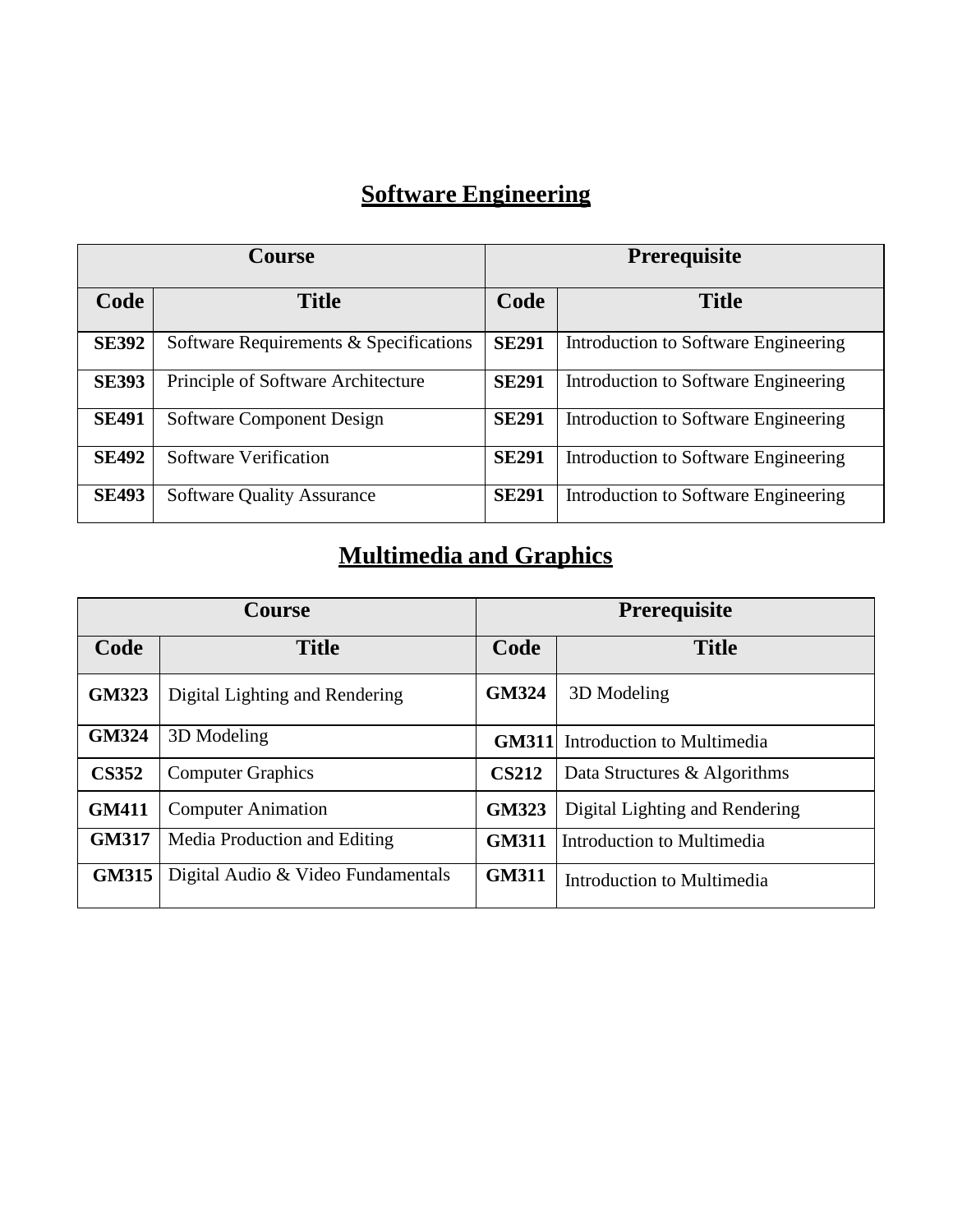## **Humanities Elective Courses (GM and SE only)**

| <b>Course</b> |                                    |      | <b>Prerequisite</b> |
|---------------|------------------------------------|------|---------------------|
| Code          | <b>Title</b>                       | Code | <b>Title</b>        |
| <b>NC215</b>  | Theory of Colors                   |      | None                |
| <b>NC252</b>  | Principles of Marketing            |      | None                |
| <b>NC262</b>  | Scientific Thinking                |      | None                |
| <b>NC263</b>  | Environmental Science & Technology |      | None                |
| <b>NC264</b>  | Principle of Microeconomics        |      | None                |
| <b>NC275</b>  | <b>Global Business</b>             |      | None                |
| <b>NC282</b>  | <b>Financial Accounting</b>        |      | None                |
| <b>NC283</b>  | Introduction to Accounting         |      | None                |